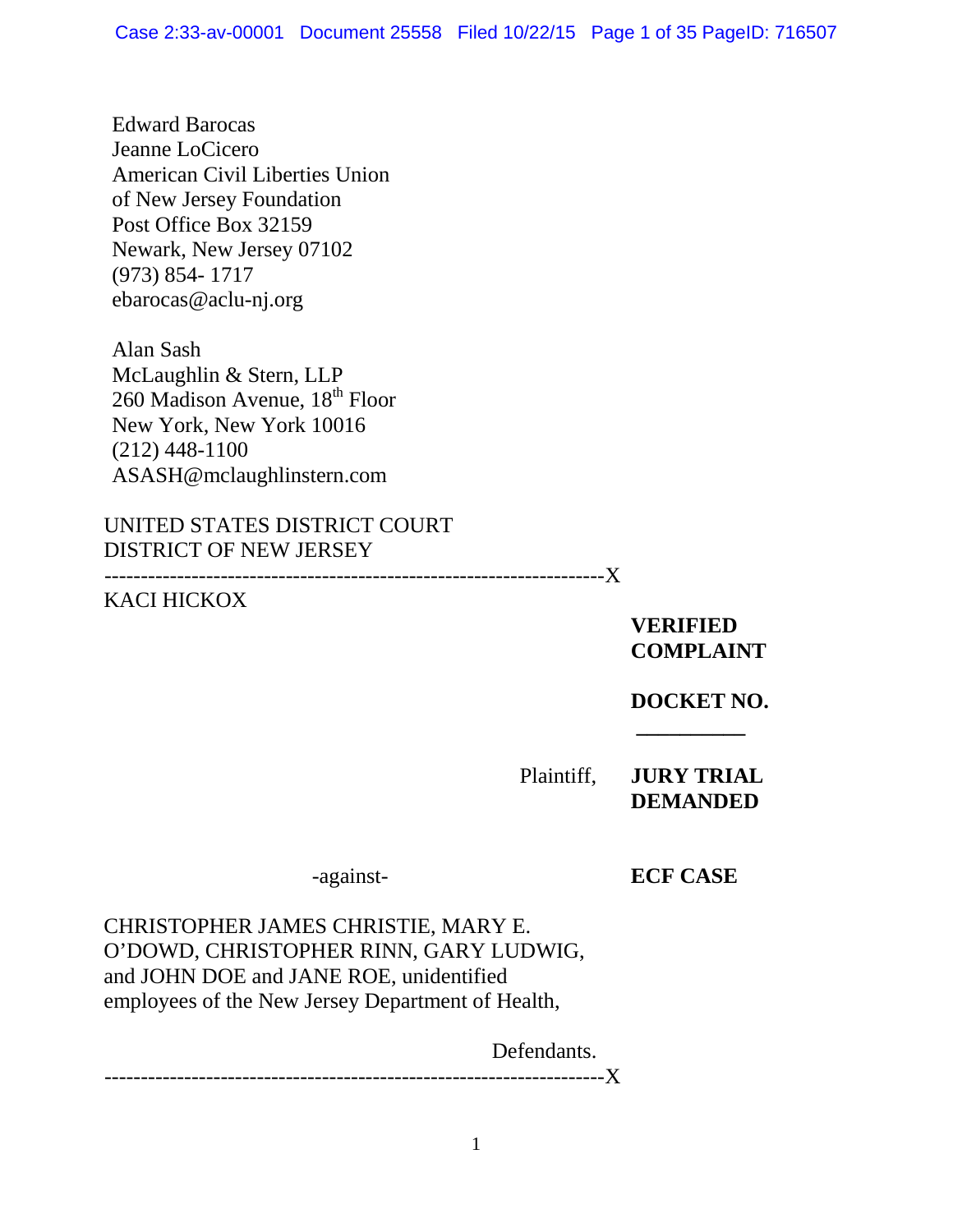Plaintiff KACI HICKOX, a resident of Springfield, Oregon, may be contacted through her counsel, whose addresses are noted in this Complaint, so that her privacy is maintained. Defendant CHRISTOPHER JAMES CHRISTIE resides at Mendham, New Jersey 07945. Defendant MARY E. O'DOWD resides at  $\blacksquare$ , Princeton, New Jersey 08540-. The principal place of business for Defendants CHRISTOPHER RINN and GARY LUDWIG is at the New Jersey Department of Health, 369 South Warren Street, Trenton, New Jersey 08608-2308.

Plaintiff KACI HICKOX, by her attorneys, MCLAUGHLIN & STERN, LLP and AMERICAN CIVIL LIBERTIES UNION OF NEW JERSEY FOUNDATION, as and for her Complaint, alleges the following:

# PRELIMINARY STATEMENT

1. This is a civil rights action to vindicate Plaintiff's rights under the Fourth and Fourteenth Amendments of the Constitution of the United States, and New Jersey common law. Defendants unlawfully and unreasonably detained, isolated and quarantined Plaintiff, without a valid medical or epidemiological basis, and without adequate legal recourse, pursuant to New Jersey's statewide Ebola Preparedness Plan, the Additional Screening Protocols for Ebola at John F. Kennedy International Airport in New York and at Newark Airport, and the Administrative Order Declaring Quarantine and Isolation of Kaci Hickox.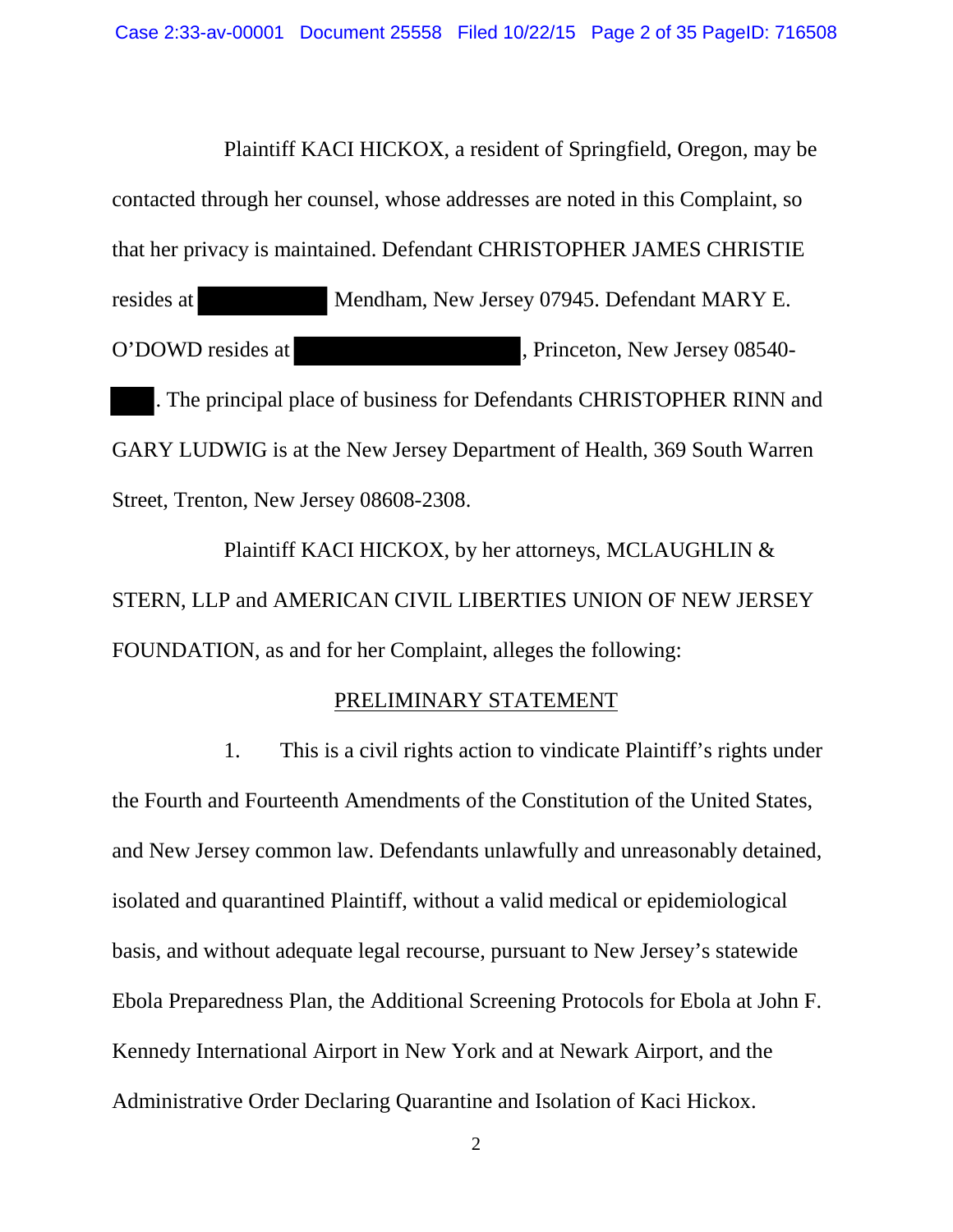#### JURISDICTION & VENUE

2. This action is brought pursuant to 42 U.S.C §§ 1983 and 1988, and the Fourth and Fourteenth Amendments to the Constitution of the United States.

3. This Court has jurisdiction of the action pursuant to 28 U.S.C. §§ 1331, 1343(a)(3), and 1343(a)(4) as this is a civil action arising under the Constitution of the United States and the laws of the United States. This Court has jurisdiction over the supplemental claims arising under New Jersey state law pursuant to 28 U.S.C. § 1367(a).

4. This Court also has jurisdiction of the action pursuant to 28 U.S.C § 1332 because Plaintiff and Defendants are citizens of different states, namely Oregon and New Jersey, and the amount in controversy exceeds \$75,000.

5. Venue is proper for the United States District Court for the District of New Jersey pursuant to 28 U.S.C § 1391 (a), (b), and (c) because the claims arose in this district.

#### PARTIES

6. Plaintiff KACI HICKOX is a 34-years-old nurse duly licensed to practice in Oregon, where she now resides. She received her Master of Science in Nursing, as well as a Master in Public Health, from Johns Hopkins University.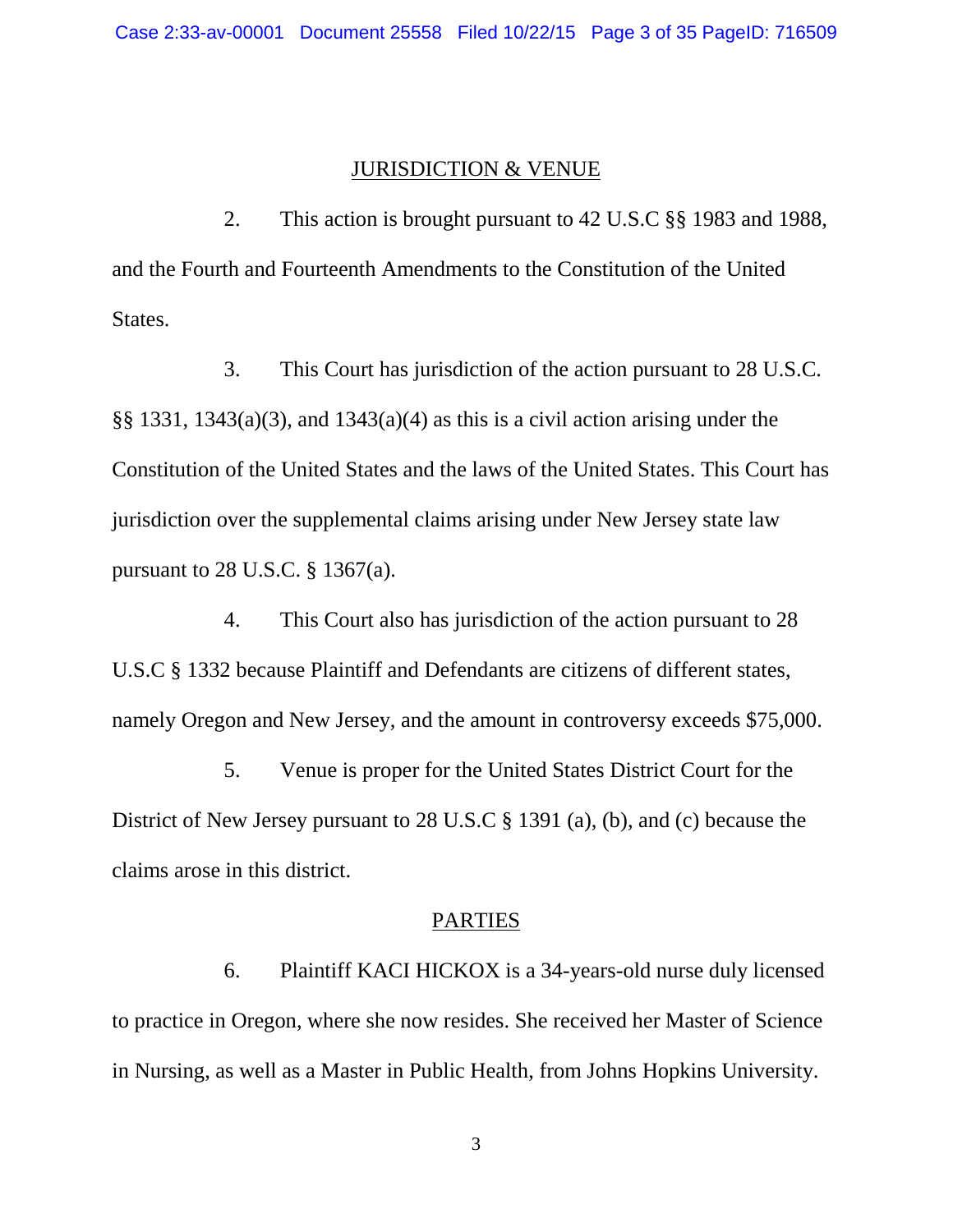Prior to that, in 2006, she earned a Diploma in Tropical Nursing from the London School of Hygiene and Tropical Medicine. After graduating from Johns Hopkins, Hickox worked for two years as an Epidemic Intelligence Service Fellow for the U.S. Centers for Disease Control and Prevention ("CDC"). Hickox's work history also includes working as a Medical Team Leader and Nurse Manager for Médecins Sans Frontières ("MSF") in Uganda, Nigeria, and Sudan, and as a Primary Health Care Manager for MSF in Myanmar. From September 23, 2014 to October 22, 2014, Hickox worked for MSF in Sierra Leone as Medical Team Leader at the Ebola Treatment Unit in Bo, Sierra Leone.

7. Defendant CHRISTOPHER JAMES CHRISTIE is the Governor of the State of New Jersey. The Governor's office is located at the New Jersey State House, 125 West State Street, Trenton, NJ 08608. Defendant Christie is being sued in his individual capacity.

8. Defendant MARY E. O'DOWD was the Commissioner of the New Jersey Department of Health during the relevant time period. She is being sued in her individual capacity. Defendant O'Dowd resides at

, Princeton, NJ 08540

9. Defendant CHRISTOPHER RINN is the Assistant Commissioner of the Division of Public Health Infrastructure, Laboratories and Emergency Preparedness of the New Jersey Department of Health. He is being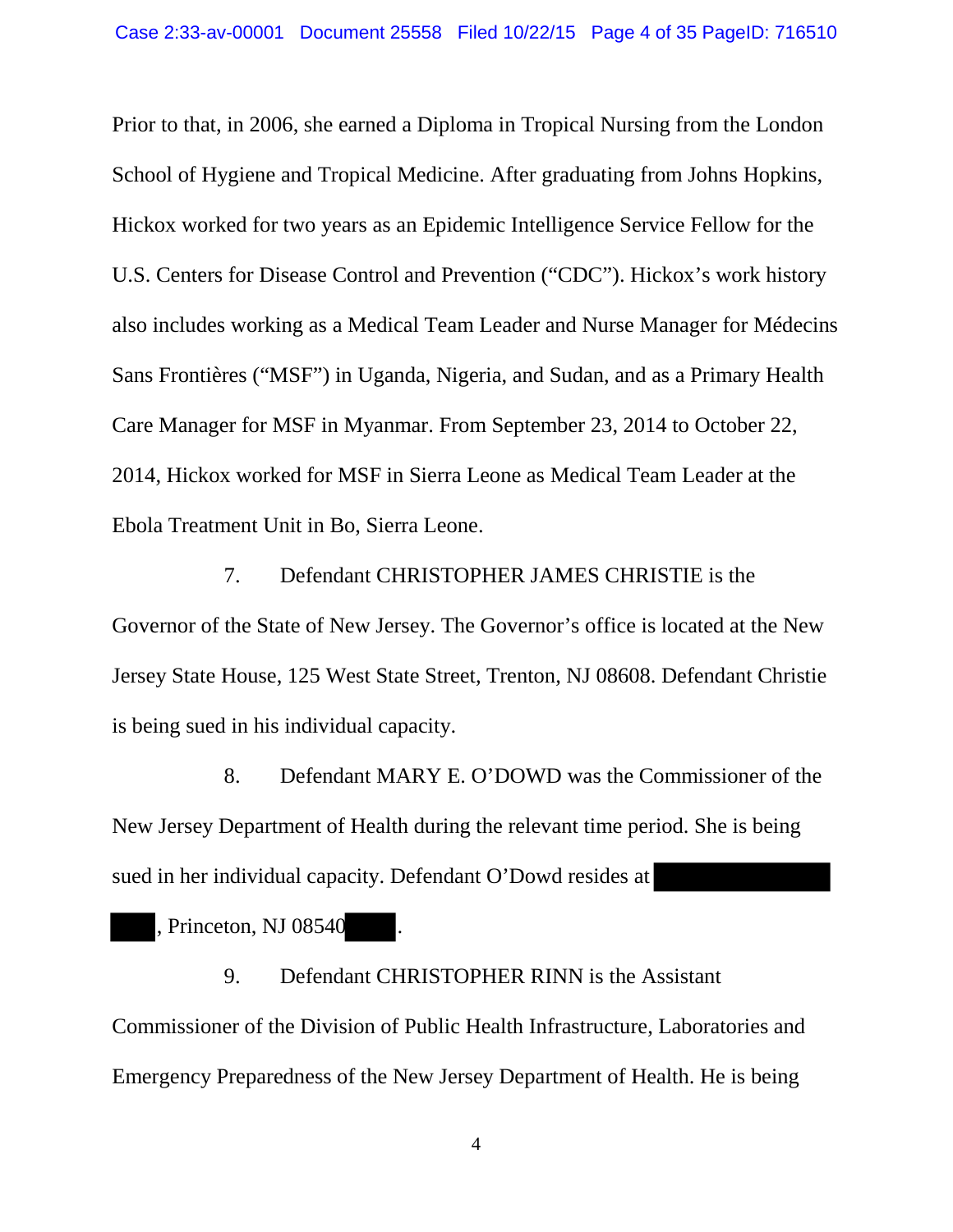sued in his individual capacity. The Department of Health is located at 369 South Warren Street, Trenton, NJ 08608-2308.

10. Defendant GARY LUDWIG is the Service Director of the Communicable Disease Service of the New Jersey Department of Health and is being sued in his individual capacity. The Department of Health is located at 369 South Warren Street, Trenton, NJ 08608-2308.

11. Defendants John Doe and Jane Roe et al., whose identities and number are presently unknown to Plaintiffs, are and were at all relevant times employees and/or agents of the New Jersey Department of Health and participated in the detention, isolation, and/or quarantine of Kaci Hickox. They are sued in their individual capacities.

12. At all relevant times Defendants Christopher James Christie, Mary O'Dowd, Christopher Rinn, Gary Ludwig, and John Doe and Jane Roe, et al. ("Defendants") acted under color of state law.

#### STATEMENT OF FACTS

13. Plaintiff Kaci Hickox ("Hickox") spent roughly one month in Sierra Leone working for MSF, arriving in Bo, Sierra Leone on September 23, 2014 and departing on October 22, 2014.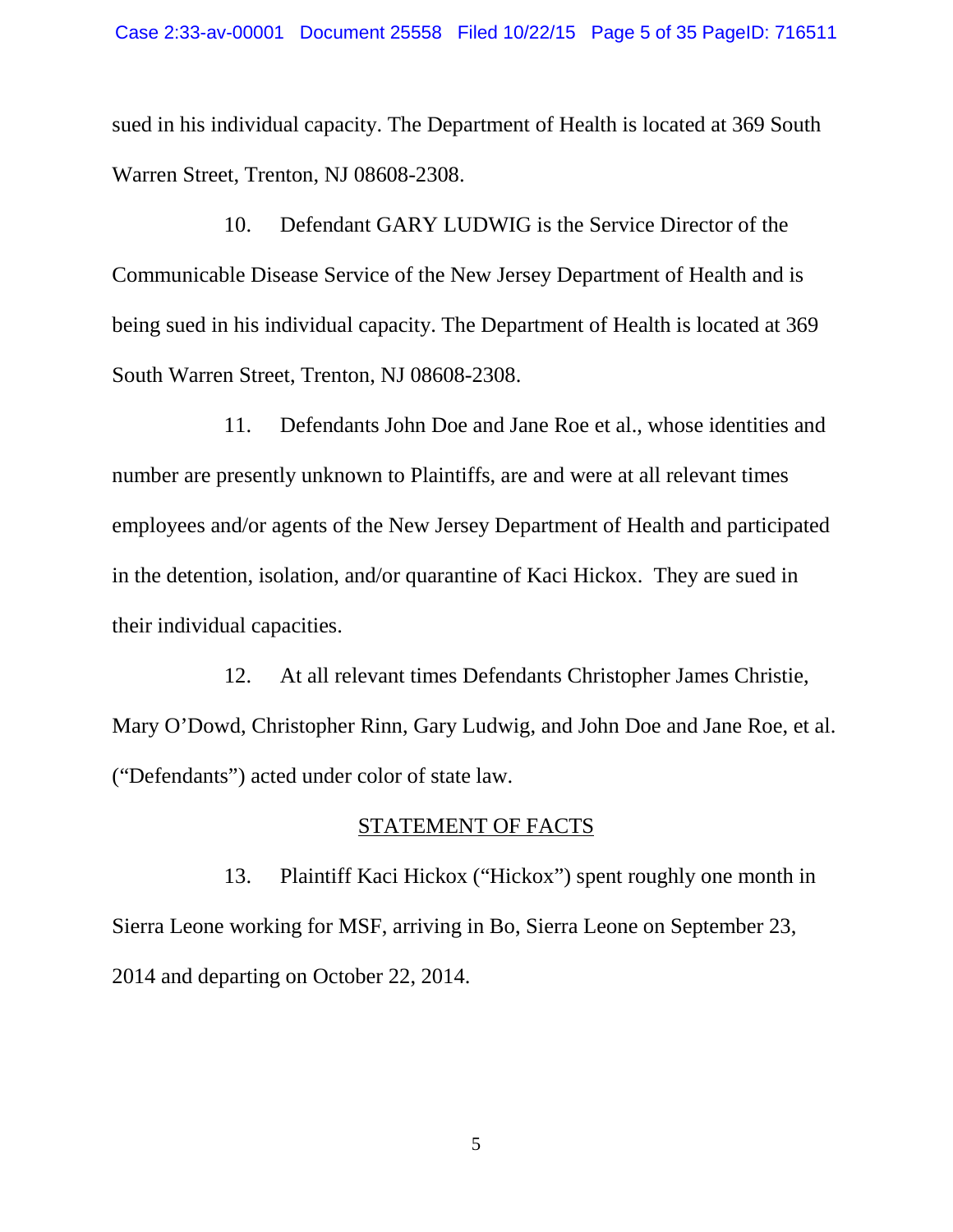14. Upon arriving at Newark Liberty International Airport, Hickox was taken into custody and detained by Defendants without cause or legal justification for approximately 80 hours.

#### **Ebola Transmission**

15. Ebola is caused by infection with one of the Ebola virus strains. Symptoms include, *inter alia*, fever, headache, joint and muscle aches, diarrhea, and vomiting.

16. Ebola is spread through direct contact with the body fluids e.g., blood, sweat, vomit, feces—of a symptomatic person. It can also be spread through exposure to objects that are contaminated with the virus, such as needles.

17. Individuals who have been infected with Ebola but have yet to manifest any symptoms are not infectious and cannot transmit the disease.

18. The maximum incubation period for the virus is 21 days. Symptoms most commonly appear within 8 to 10 days of exposure, and 90 percent of cases become symptomatic within 14 days of exposure.

### **Sierra Leone: September 23 – October 22, 2014**

19. Prior to arriving in Sierra Leone, Hickox spent two days in Brussels, Belgium receiving special training from MSF regarding Ebola and infection control and prevention.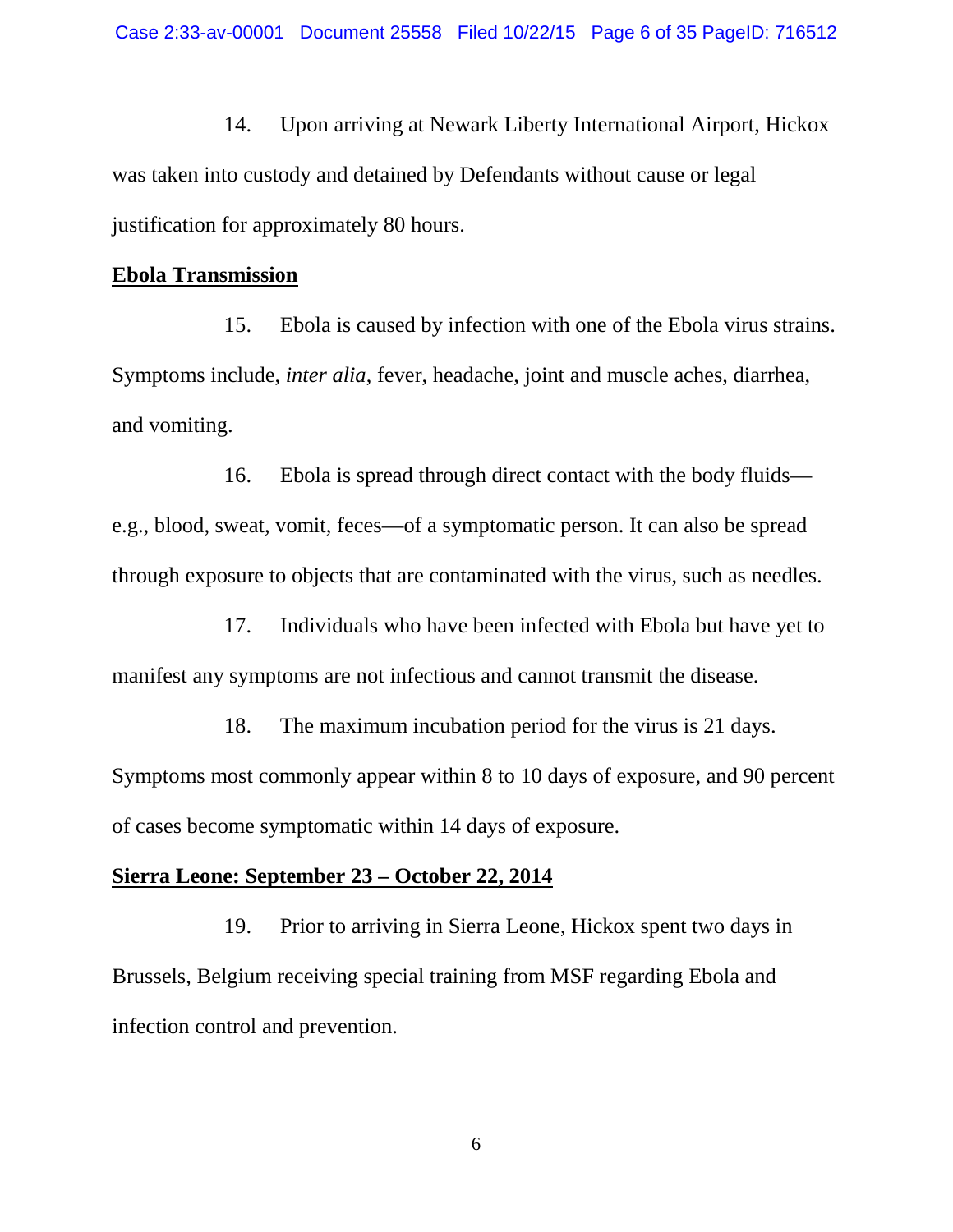20. While in Sierra Leone, Hickox worked at MSF's Ebola

Management Center as a nurse and medical team leader.

21. As medical team leader Hickox not only cared for patients but also carried out various management responsibilities, including, *inter alia*, training of staff, and creating and enforcing medical treatment protocols.

22. At all times while in Sierra Leone, Hickox carefully adhered to MSF's strict infection control policies.

23. MSF's infection control policies included, but were not limited

to:

- always washing hands with 0.05 percent chlorinated water,
- maintaining at least a three meter distance at all times from persons who had not been tested but were suspected of having Ebola
- wearing full personal protective equipment ("PPE") at all times when in physical contact with confirmed Ebola patients at the Ebola Center
- always spraying all PPE items with 0.5 percent chlorinated water when removing PPE and always washing hands after PPE has been fully removed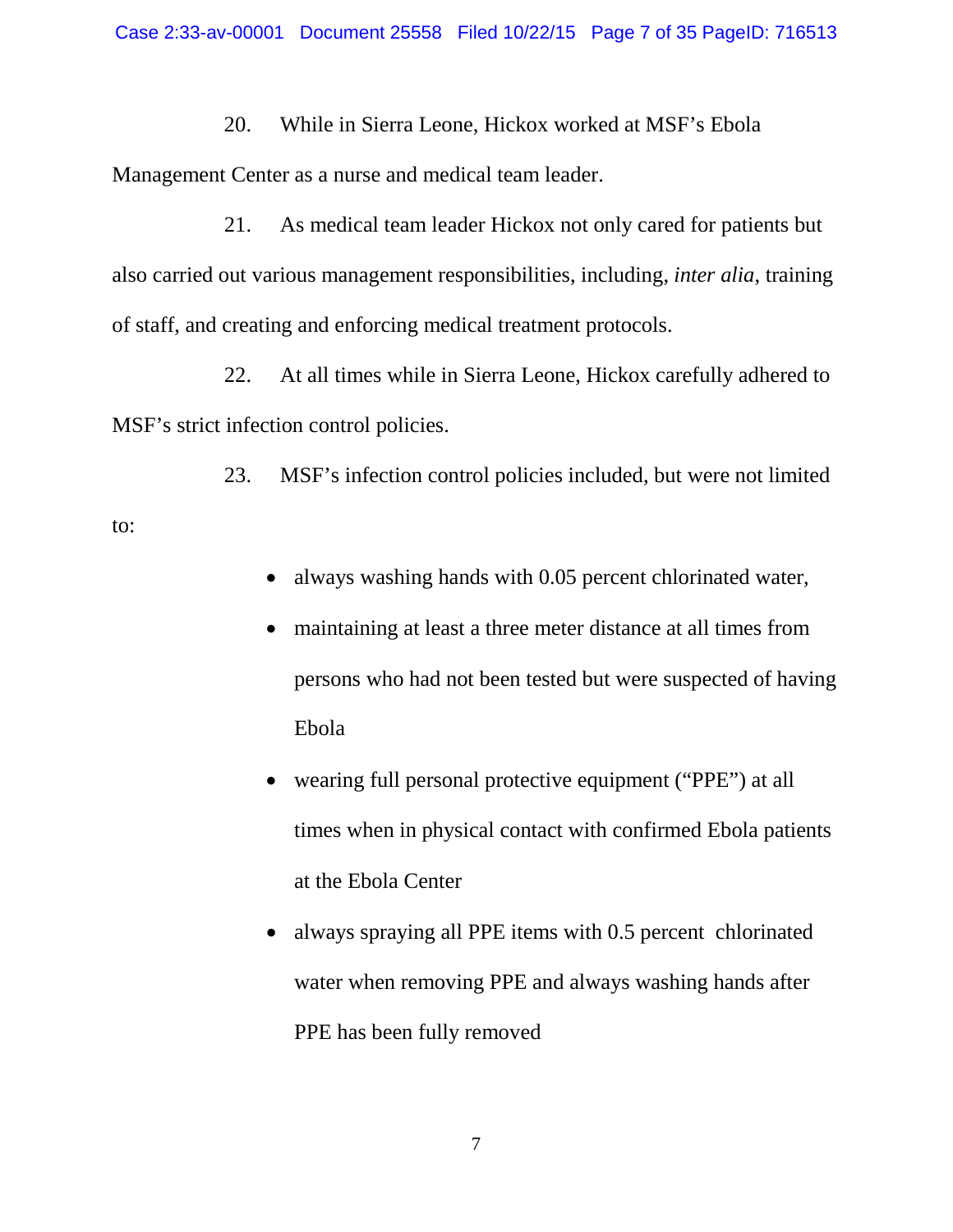adhering to a country-wide "no touch" policy that prohibited any kind of physical contact with anyone, such as handshakes, hugs, and sharing any kind of item.

24. While in Sierra Leone, Hickox never experienced an incident that would put her at risk for infection, such as accidentally being pricked by a needle or being splashed with possibly infectious fluids from an Ebola patient.

25. All known contacts that Hickox had with persons infected with Ebola occurred while Hickox was in full PPE.

26. Hickox departed from Sierra Leone on October 22, 2014. From Sierra Leone, Hickox flew to Brussels. She spent two days at MSF in Brussels. She was not subject to detention, isolation, or quarantine of any kind upon entry into or while staying in Brussels.

27. That day, October 22, Defendant Christie publicly announced that he had signed Executive Order 164 creating a statewide Ebola Preparedness Plan ("EPP"). The EPP is posted on the website of the New Jersey Department of Health ("NJDOH"), of which Defendant O'Dowd was the Commissioner. The EPP calls for active screening of travelers who began their travel in an Ebola-affected country in West Africa. Under the EPP, such travelers are subject to temperature checks, visual inspection for symptoms of Ebola and questioning about their history of risk of exposure. The EPP also provides that travelers who are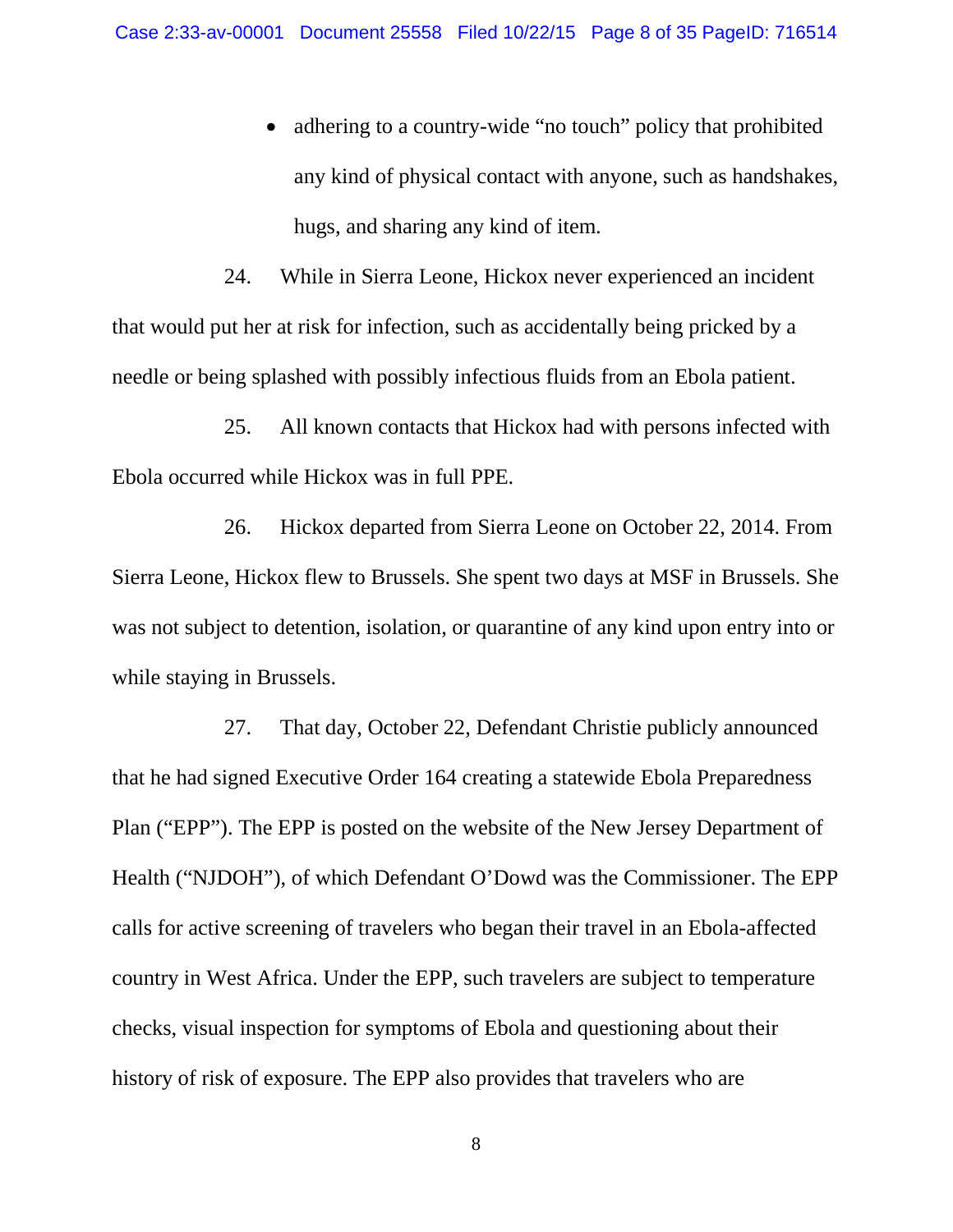asymptomatic but who are at some or high risk of exposure may be quarantined upon a determination by the NJDOH. The EPP does not give any guidelines or parameters for making this determination. If determined to be subject to quarantine, travelers are to be served with a quarantine order. For symptomatic travelers, EPP requires that they be "immediately transferred to one of three designated New Jersey hospitals under [Customs Border Patrol] escort." The EPP does not state that asymptomatic travelers are subject to such a transfer. Rather, under the EPP, asymptomatic, at-risk travelers who are in transit or are not New Jersey residents and are subject to quarantine will be transported to a "State temporary housing arrangement." New Jersey residents will be transported to their homes.

# **Arrival at Newark Liberty International Airport and Isolation at University Hospital: October 24 – October 27, 2014**

### **Friday, October 24, 2014**

28. From Brussels, Hickox flew to the United States, landing at Newark Liberty International Airport at or about 12:30 p.m. on Friday, October 24, 2014.

29. At airport immigration, Hickox informed the immigration officer that she had come from Sierra Leone. The officer said this would not be a problem and that she would probably be asked some questions. The officer then put on gloves and a mask, made a call, and escorted her to the nearby CDC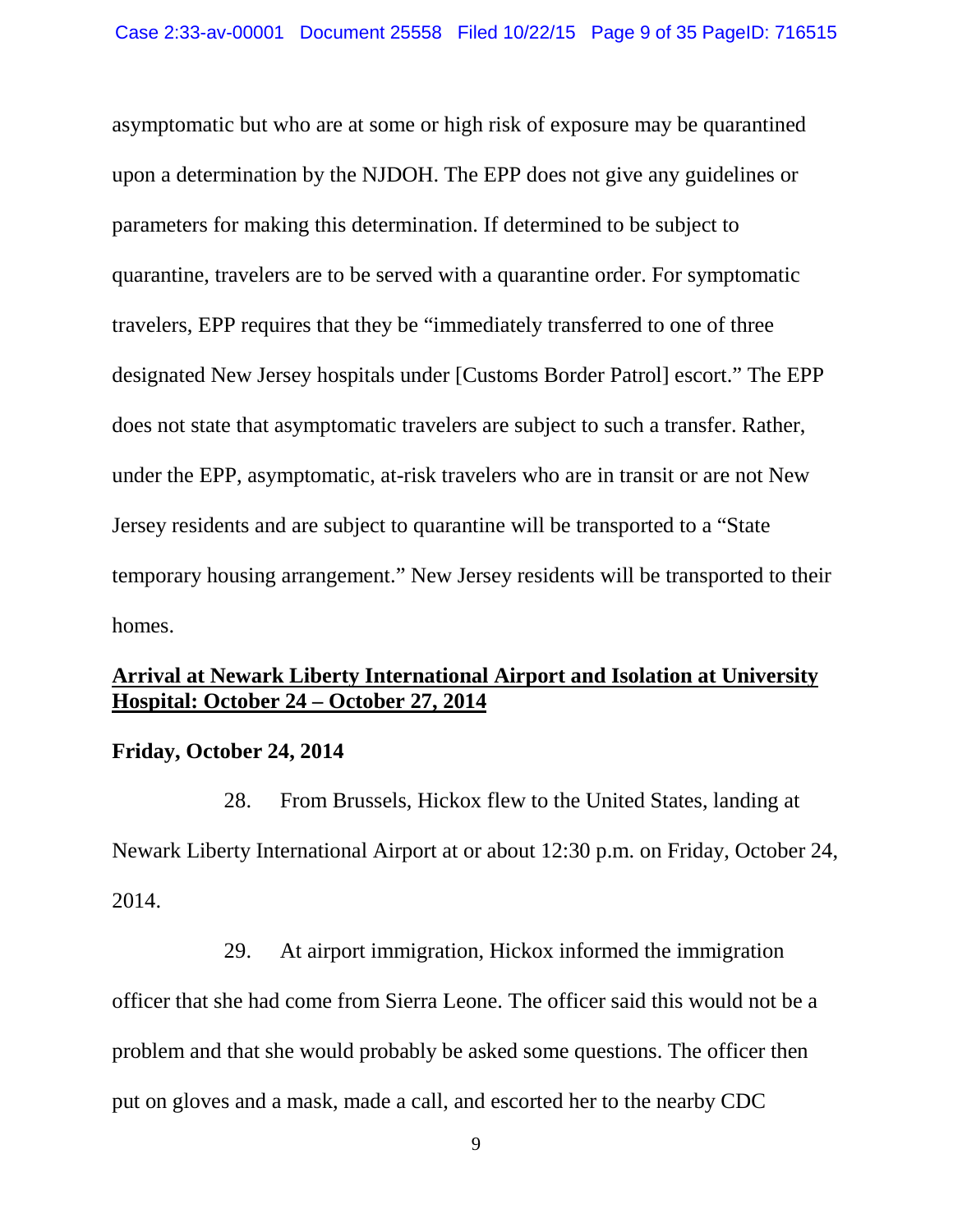Newark Quarantine Station ("Quarantine Station"), which is operated by the U.S. CDC. The officer held on to Hickox's passport while escorting her, and Hickox understood that she did not have a choice about whether or not to accompany the officer to the Quarantine Station.

30. Hickox was initially placed in a walled off area outside the Quarantine Station and an airport employee stayed with her at all times, apparently standing guard and conveying to Hickox that she was not free to leave.

31. Hickox's temperature was taken using a temporal scanning thermometer. The temporal thermometer indicated that her temperature was normal and she did not have a fever. According to the CDC's Risk Assessment for Travelers from Ebola Outbreak-Affected Countries ("CDC Risk Assessment"), Plaintiff's temperature was 98.6 degrees.

32. Personnel at the Quarantine Station donned protective coveralls, gloves, masks and disposable face shields before speaking with Hickox.

33. Hickox was questioned by numerous persons, one after the other, who repeatedly asked the same questions. There seemed to be no coordination among the persons who interviewed her.

34. Among those who questioned her was a man who spoke to Hickox aggressively as if she were a criminal and was wearing a weapon belt that protruded from his coveralls.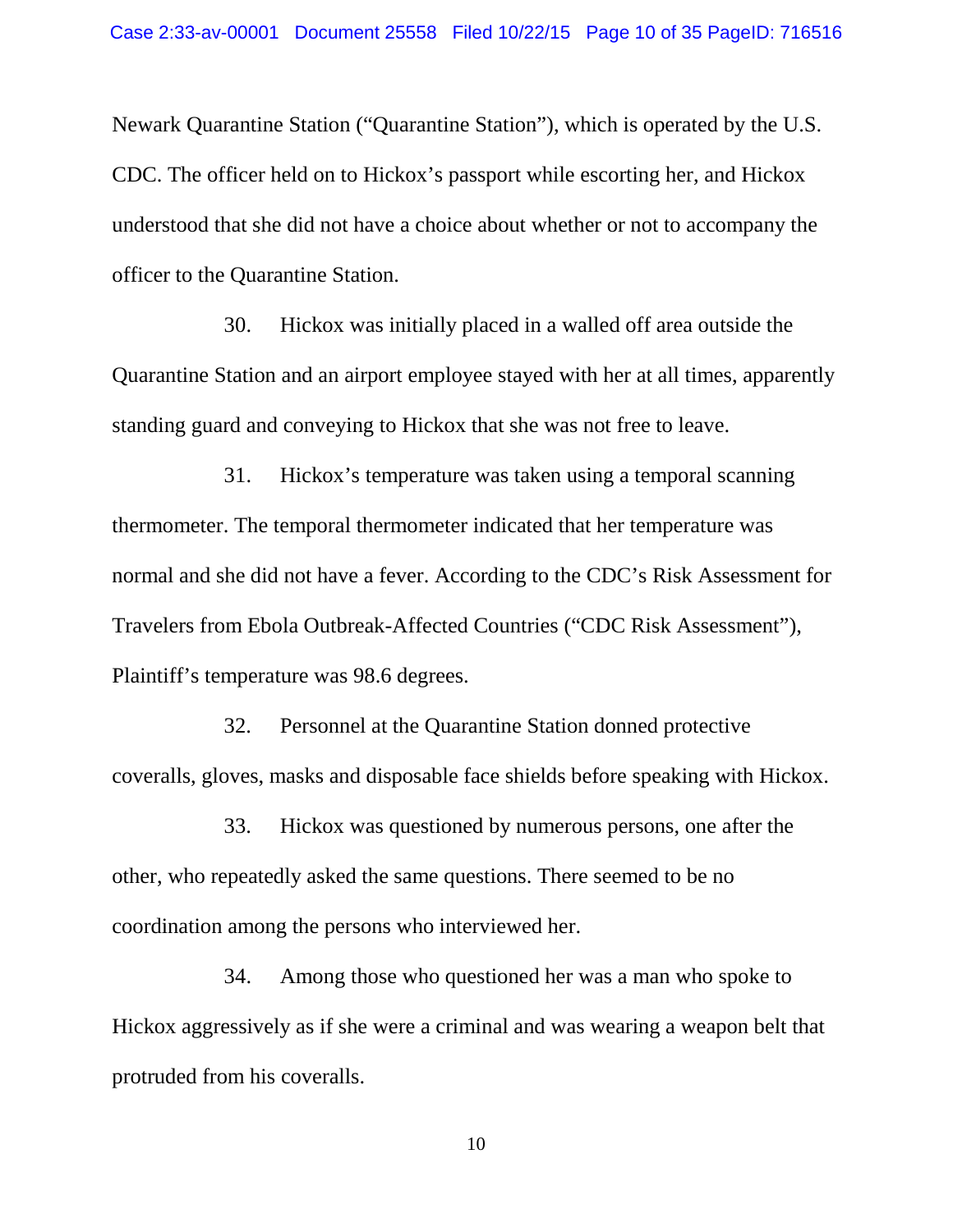35. Hickox was also interviewed by two officials, one of whom was from the CDC, about her medical work in Sierra Leone.

36. Hickox was tired from jetlag and traveling for two-days, hungry, thirsty, confused and emotionally exhausted. No one told her what was going on or what was going to happen to her.

37. After about an hour and a half, at or about 2:00 p.m., Hickox was able to contact her partner and her family. She also asked for some food and something to drink and was given water and a granola bar.

38. The CDC Risk Assessment indicates that the CDC cleared Plaintiff.

39. Upon information and belief, staff at the Quarantine Station contacted the NJDOH at some point that afternoon.

40. At or about 2:30 p.m., Hickox was informed that she might be quarantined and was told to wait to hear from the New Jersey Department of Health. At or about 3:00 p.m., Hickox spoke on her cell phone to Defendant Ludwig. Ludwig informed Hickox that she would be quarantined and that she would be transported by the New Jersey State Department to somewhere safe.

41. Hickox did not voluntarily consent to quarantine. Rather, Hickox explained to Ludwig that quarantine was unnecessary because she was exhibiting absolutely no symptoms of Ebola and posed no threat to anyone. Hickox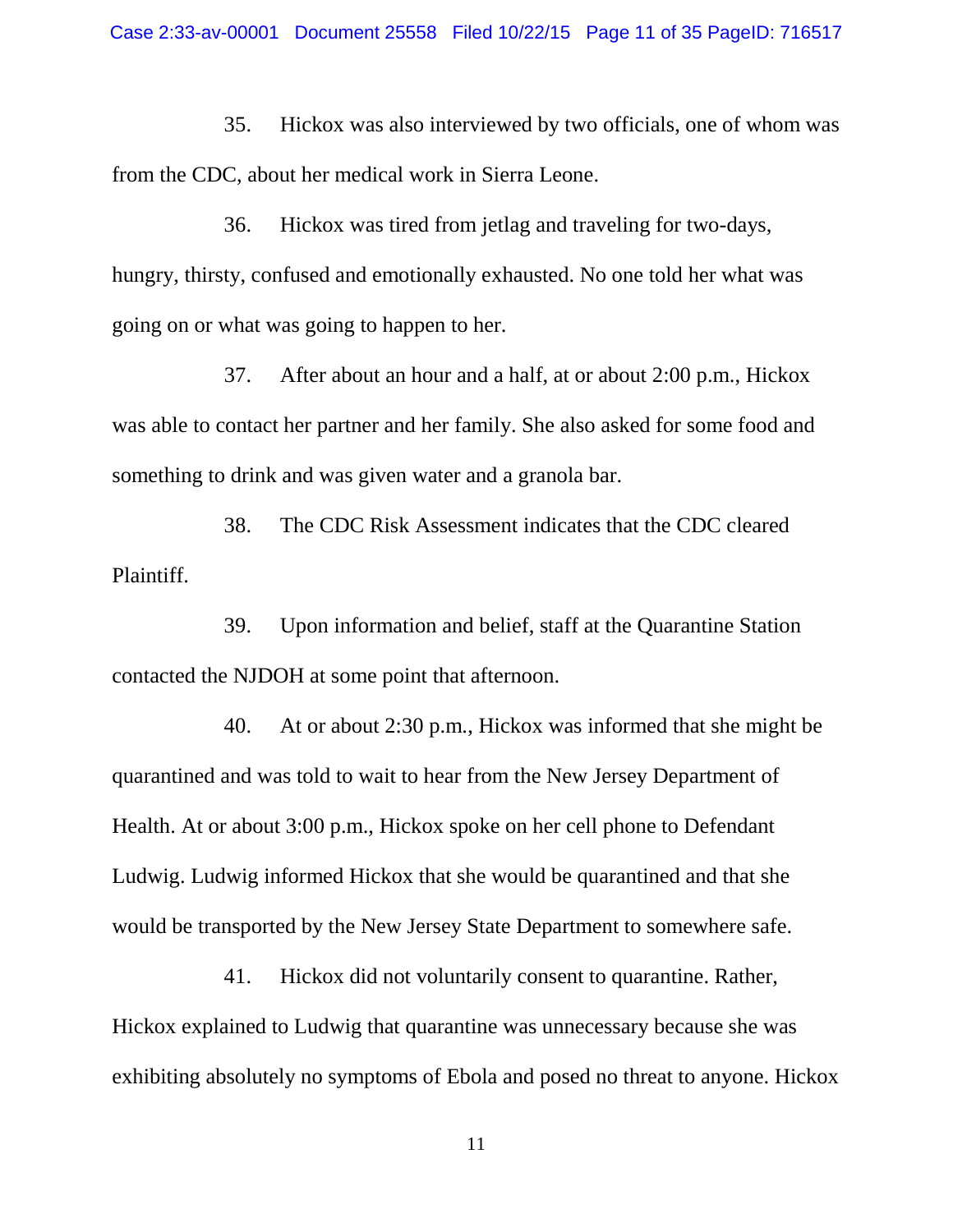did not receive a quarantine order and was not given any more information, nor

was she told what rights she had in the given situation.

42. At or about 4:30 p.m., at a news conference, Defendant Christie

and New York Governor Andrew Cuomo announced Additional Screening

Protocols for Ebola at John F. Kennedy International Airport in New York and at

Newark Airport ("Additional Screening Protocols"). The Additional Screening

Protocols include that:

Each State Department of Health at JFK and Newark Liberty International Airports will, as permitted under applicable law, make its own determination as to hospitalization, quarantine, and other public health interventions for up to 21 days. There will also be a mandatory quarantine for any individual who had direct contact with an individual infected with the Ebola virus while in one of the three West African nations (Liberia, Sierra Leone, or Guinea), including any medical personnel having performed medical services to individuals infected with the Ebola virus. Additionally, all individuals with travel history to the affected regions of West Africa, with no direct contact with an infected person, will be actively monitored by public health officials and, if necessary, quarantined, depending on the facts and circumstances of their particular situation.

43. Upon information and belief, Defendant Christie authorized,

directed and/or promulgated the Additional Screening Protocols.

44. Upon information and belief, Defendant O'Dowd participated

in, consulted on, approved of, directed and/or acquiesced in the creation,

promulgation and/or implementation of the Additional Screening Protocols.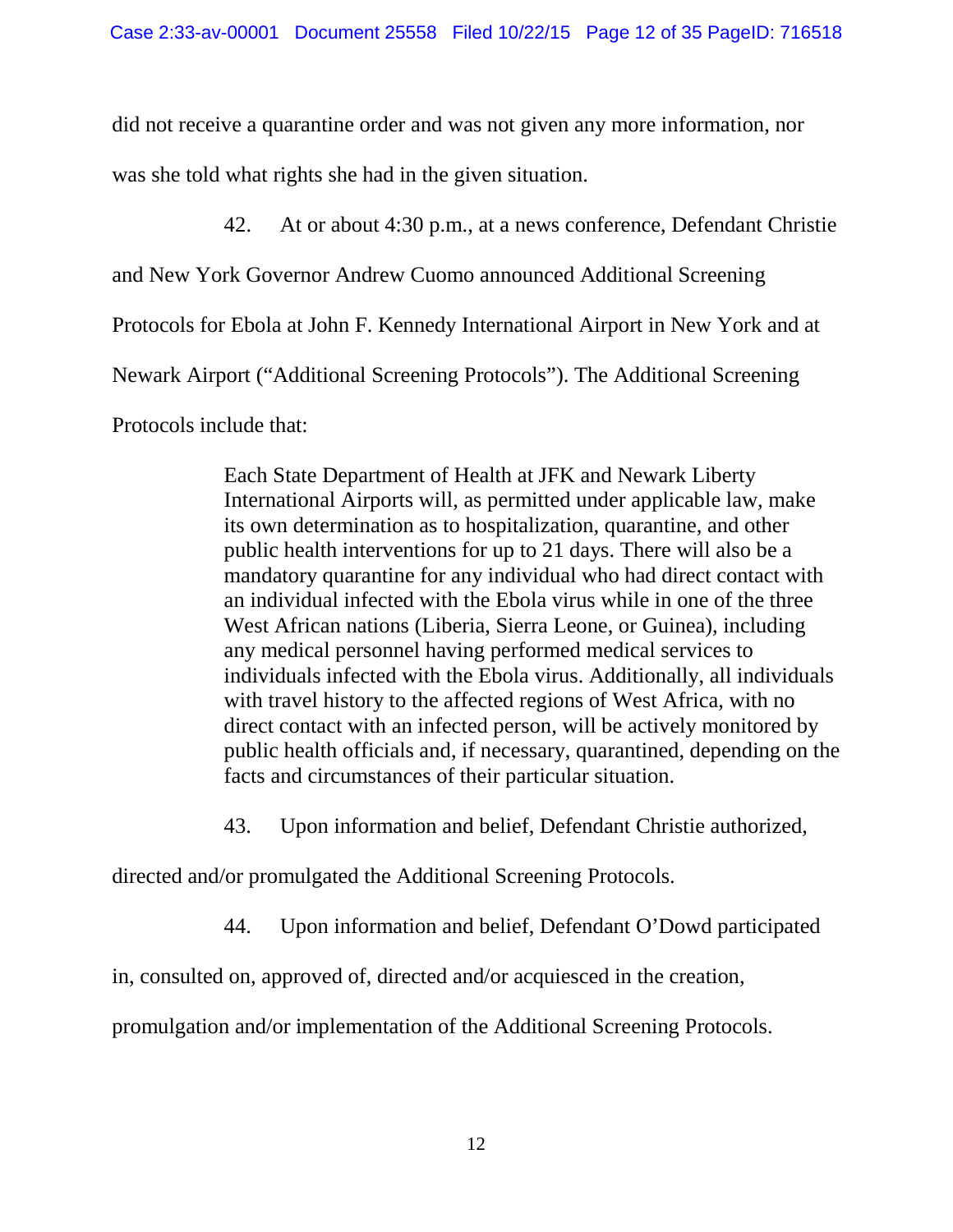45. At the news conference, Defendant Christie indicated that the NJDOH had made and he had confirmed the decision to quarantine a healthcare worker, i.e., Hickox, who had arrived at Newark Airport from West Africa, even though she had no symptoms of Ebola. It was also indicated during the press conference that Defendant O'Dowd was managing the healthcare worker's situation.

46. Upon information and belief, Defendant Christie authorized, approved of, and/ or directed the quarantine of Hickox.

47. Upon information and belief, Defendant O'Dowd authorized, directed, and/or implemented the quarantine of Hickox.

48. According to an email dated October 24, 2014 at 5:35 p.m., the decision was made to quarantine Hickox when she was asymptomatic and there had been no elevated temperature readings.

49. At some time in the late afternoon or early evening—when Hickox was frustrated and flushed after being held and questioned for hours and being told she would be quarantined, even though it was not medically necessary to do so—a woman came to check Hickox's temperature with a temporal scanning thermometer. The woman pushed the button on the temporal scanning thermometer several times. When Hickox asked her what the thermometer indicated, the woman told Hickox that it showed she had a fever. Hickox explained to the woman that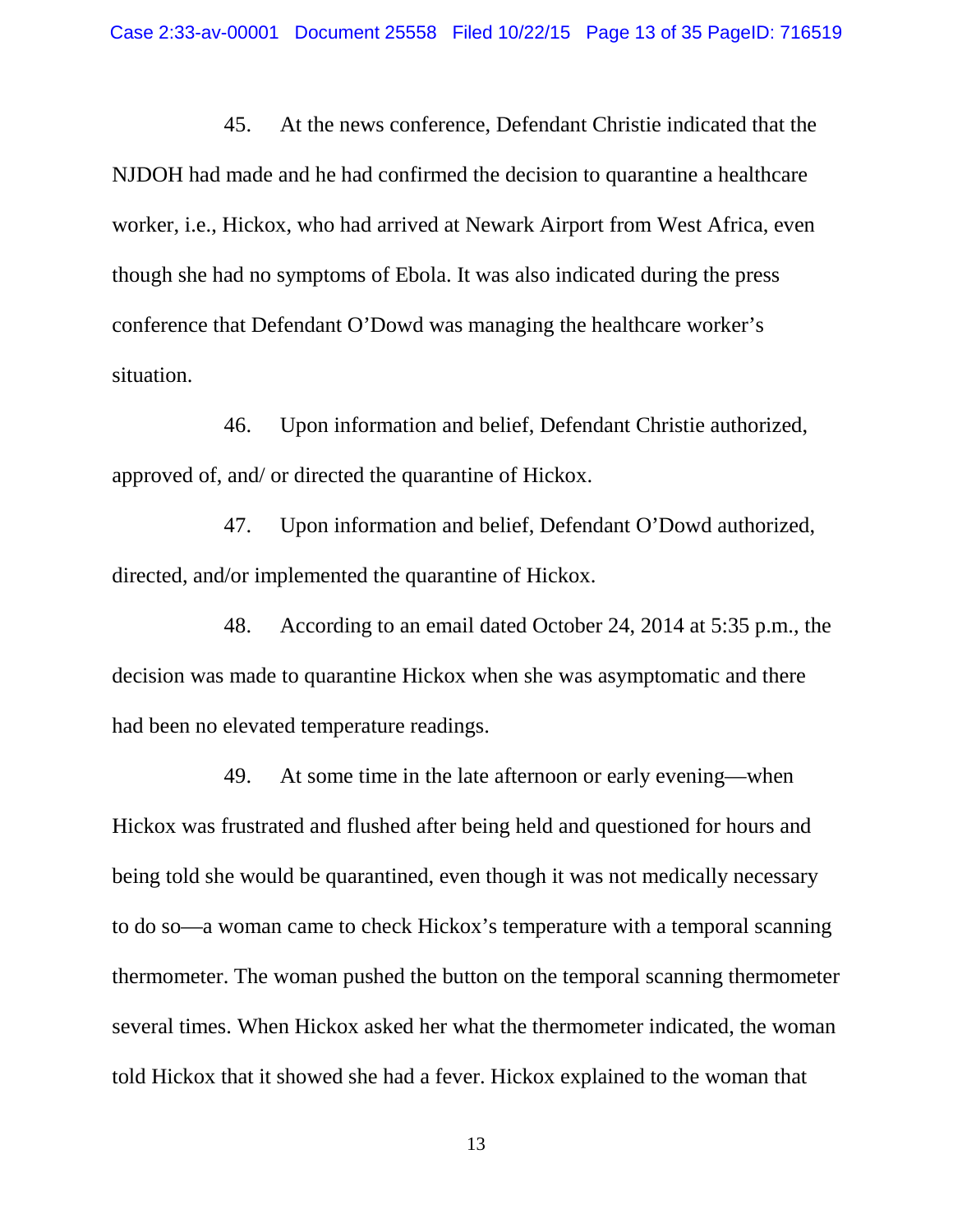her face was flushed from frustration. Hickox also said she did not believe the temporal scanner was accurate. Despite her emotional distress, Hickox felt physically healthy. She did not feel fevered.

50. Around this time, Hickox was moved into the Quarantine Station where she was placed in a room by herself and both doors were closed. An airport or Quarantine Station employee stood outside the door.

51. Later, Hickox was informed that because of her alleged fever she would have to undergo a medical evaluation. No one told her where she would be taken for her medical evaluation until she specifically asked for this information.

52. Throughout the time she was held at the Quarantine Station, Hickox felt there was a lack of communication as well as a lack of coordination, which caused her anxiety and distress.

53. At or about 6:00 p.m., Hickox was transported to University Hospital in Newark in an ambulance escorted by approximately eight police cars with lights and sirens blaring. At the hospital, Hickox was placed in an isolation tent. There were signs on the inside of doors of the tent stating "Do Not Enter" and indicating that Hickox could not leave the tent. At all times, a guard was stationed at the door to the building housing the tent where Hickox was detained.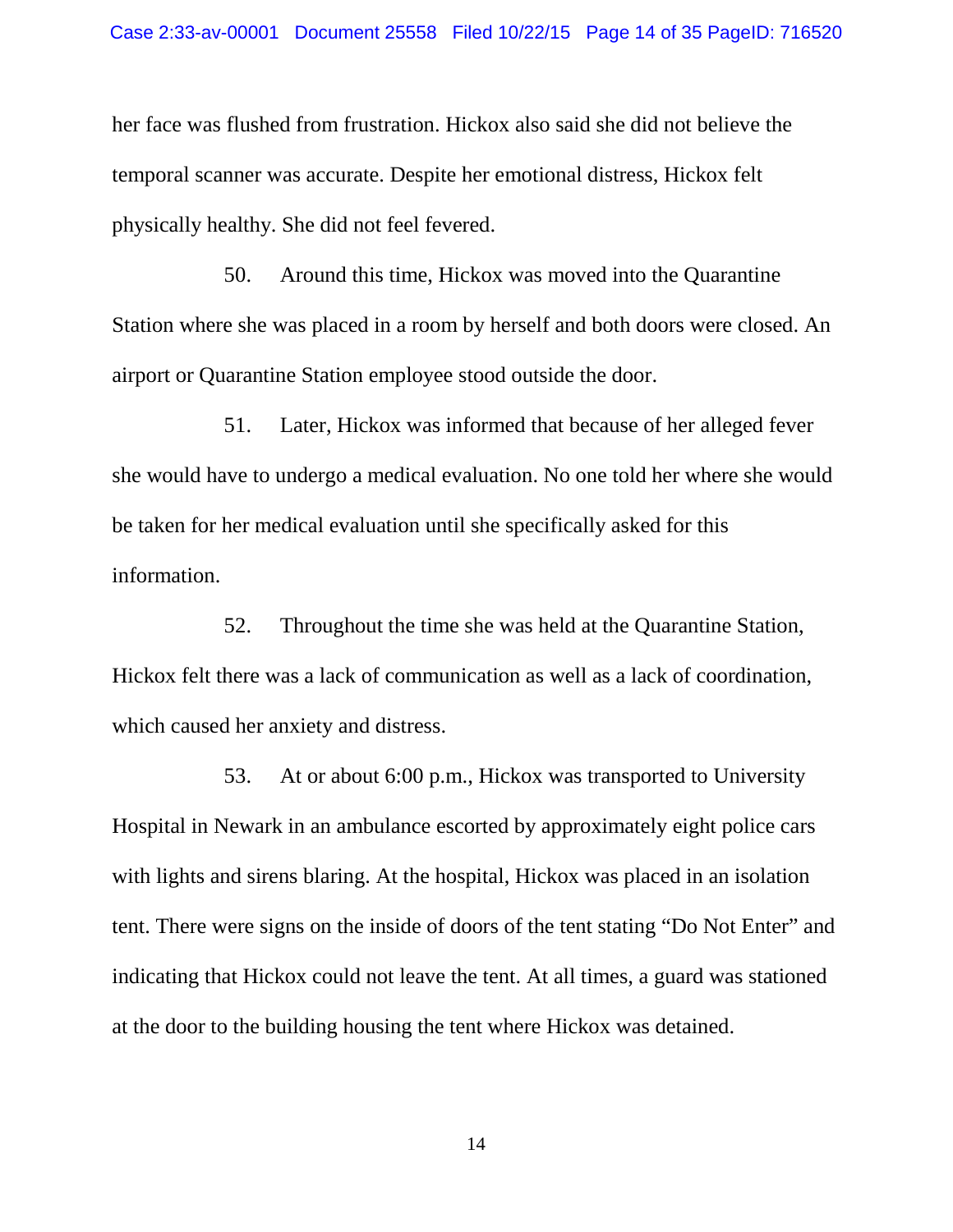54. The isolation tent was located in a large building that appeared to be unfinished because the ceiling pipes were exposed. The area was not properly heated. It was cold in the tent and one nurse outside the tent was wearing a blanket over her shoulders. Hickox had to ask for extra blankets to keep warm. The tent had a portable toilet but no shower.

55. The isolation tent had no telephone in the tent and the only computer was used for keeping medical records. Hickox was able to insist that she be allowed to take her cellular phone and charger into the tent with her. Her cellular telephone was Hickox's only access to the outside world as there was also no television in the tent. In addition, cellular telephone reception was not good in the tent so it was extremely difficult for Hickox to send or receive emails or documents for personal or legal business.

56. At University Hospital, Hickox's temperature was within normal range initially, showing 99.1 degrees when taken with an oral thermometer. In contrast, the temporal scanning thermometer showed an exaggeratedly high temperature of 101.1 degrees.

57. Shortly thereafter, two doctors, one of whom was Dr. David Cennimo, an infectious disease doctor, and a paramedic met with Hickox in the isolation tent. They asked her a few questions, checked her vital signs, drew blood and took her temperature with an oral thermometer. The oral thermometer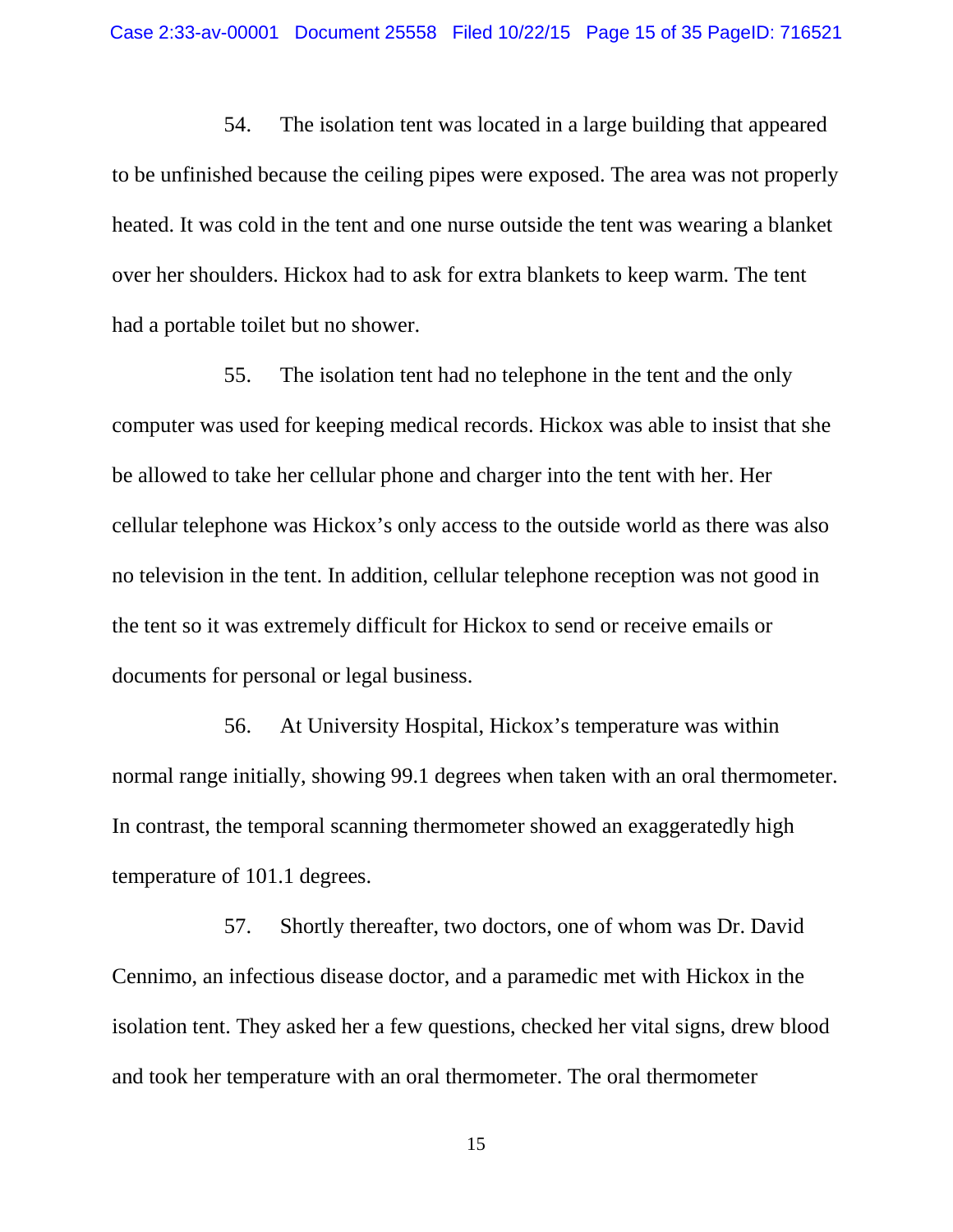indicated that Hickox's temperature was normal. The doctors seemed confused and said that they were told that Hickox had a fever. Hickox said that she believed the temporal thermometer used at the Quarantine Station was inaccurate. They then took her temperature again using a temporal thermometer. Only a minute or two after the oral thermometer indicated Hickox had no fever, the temporal scanning thermometer again indicated an exaggeratedly high temperature, showing 102 degrees. One of the doctors felt her neck with his gloved hand and said he did not think the temporal thermometer was accurate. He also agreed with Hickox that she was flushed.

58. Dr. Cennimo and Edward Lifshitz, Medical Director of the Communicable Disease Service of the New Jersey Department of Health and Senior Service, both cast doubts on the accuracy of the temperature readings taken from Hickox's forehead, indicating that the oral readings were more reliable and were the "gold standard."

59. At or about 8:30 p.m. Hickox's temperature was taken with an oral thermometer. The oral thermometer indicated her temperature was a normal 98.1 degrees.

60. Hickox's temperature was checked again around 9:50 p.m. Again there was a discrepancy between the temperatures indicated by the temporal scanning thermometer and the oral thermometer. The temporal thermometer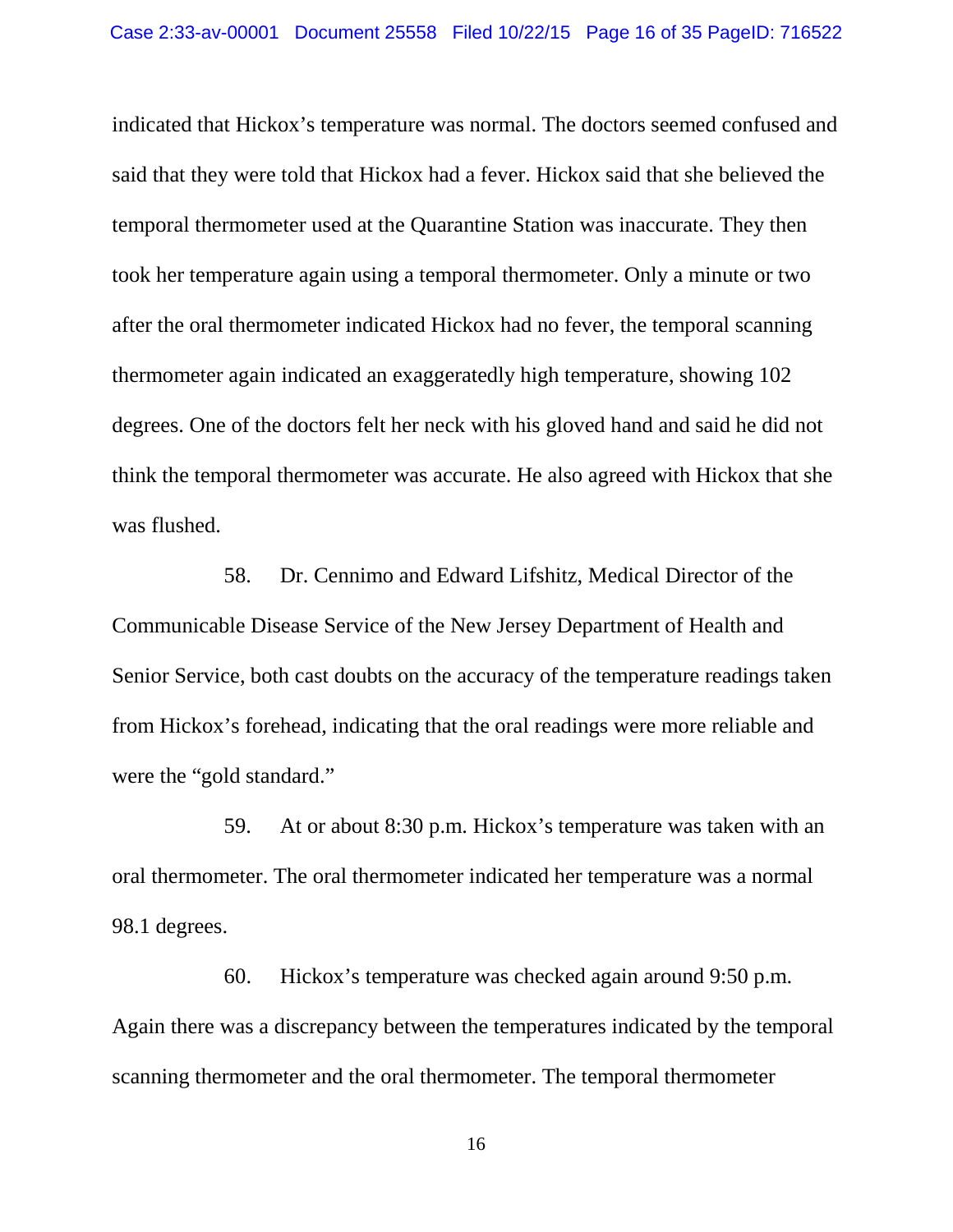indicated that Hickox had a fever, with a temperature of 100.5 degrees. But Hickox recalls that her temperature was taken at about the same time with an oral thermometer and that it showed her temperature to be about 98.2 degrees.

61. Hickox's temperature was taken with a temporal thermometer again around 11:30 p.m. and it was only 99.5 degrees. An oral temperature reading taken only about 30 minutes later showed Hickox's temperature was 98 degrees. And another oral reading taken about twenty minutes after that showed Hickox's temperature was 98.6 degrees. During the remainder of her confinement, Hickox's temperature never again rose above 99.5 degrees, regardless of the thermometer used.

62. Upon information and belief, normal body temperature can have a wide range from 97 degrees to 99 degrees, even going as high as 100 degrees. Upon information and belief a temperature of 100.4 degrees has been identified as a benchmark for when one has a fever caused by an infection or illness.

63. At some point on Friday evening, Hickox received a call from an employee of the New Jersey Department of Health asking if she had received a signed quarantine order. She had not. The person then said they would make sure Hickox got the order.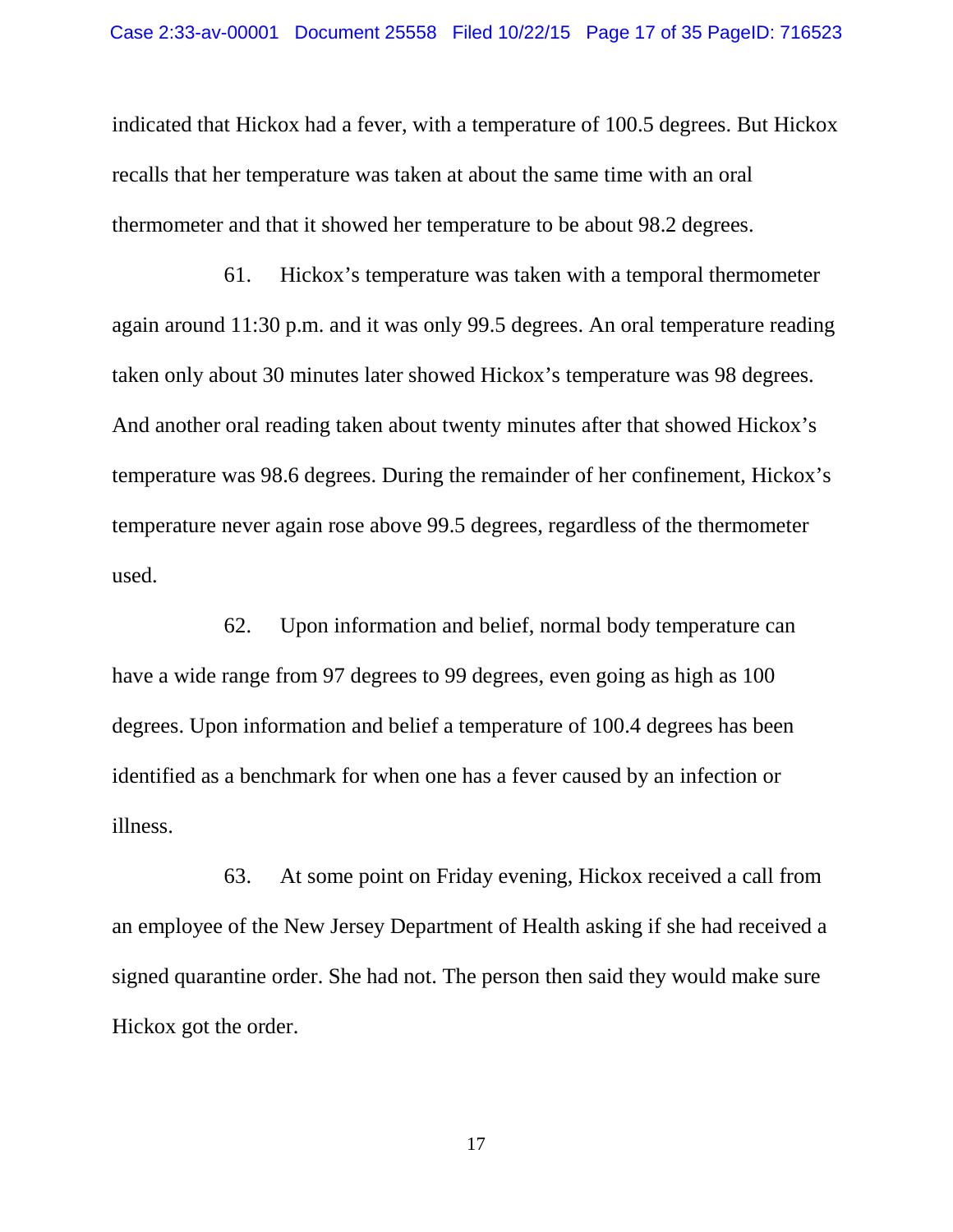64. Also on Friday evening, the NJDOH issued a statement under Defendant O'Dowd's name, which confirmed that the decision to quarantine "the healthcare worker," i.e., Hickox, had been made despite her having no symptoms and indicated, incorrectly, that "the healthcare worker" had developed a fever. The statement also indicated that Hickox was in isolation and under evaluation at University Hospital in Newark.

### **Saturday, October 25, 2014**

65. At or about 3:14 a.m., Defendant O'Dowd received an email reporting the lab results from the New York City Department of Health and Mental Hygiene's Public Health Laboratory, which showed that Hickox tested negative for Ebola.

66. According to Hickox's medical records, from at least 4:58 a.m. on October 25 until her discharge on October 27, Hickox was never characterized as febrile or in any way symptomatic. The Emergency Department Provider Notes for this period characterize Hickox as "afebrile," "asymptomatic" or having "no active health issues," despite occasional temperatures ranging from 99.1 to 99.5 degrees.

67. In an email dated October 25, 2014 8:04 a.m., notwithstanding that Hickox's test results came back negative for Ebola, a NJDOH epidemiologist stated, "We are recommending keeping her in isolation and observe for 72 hours."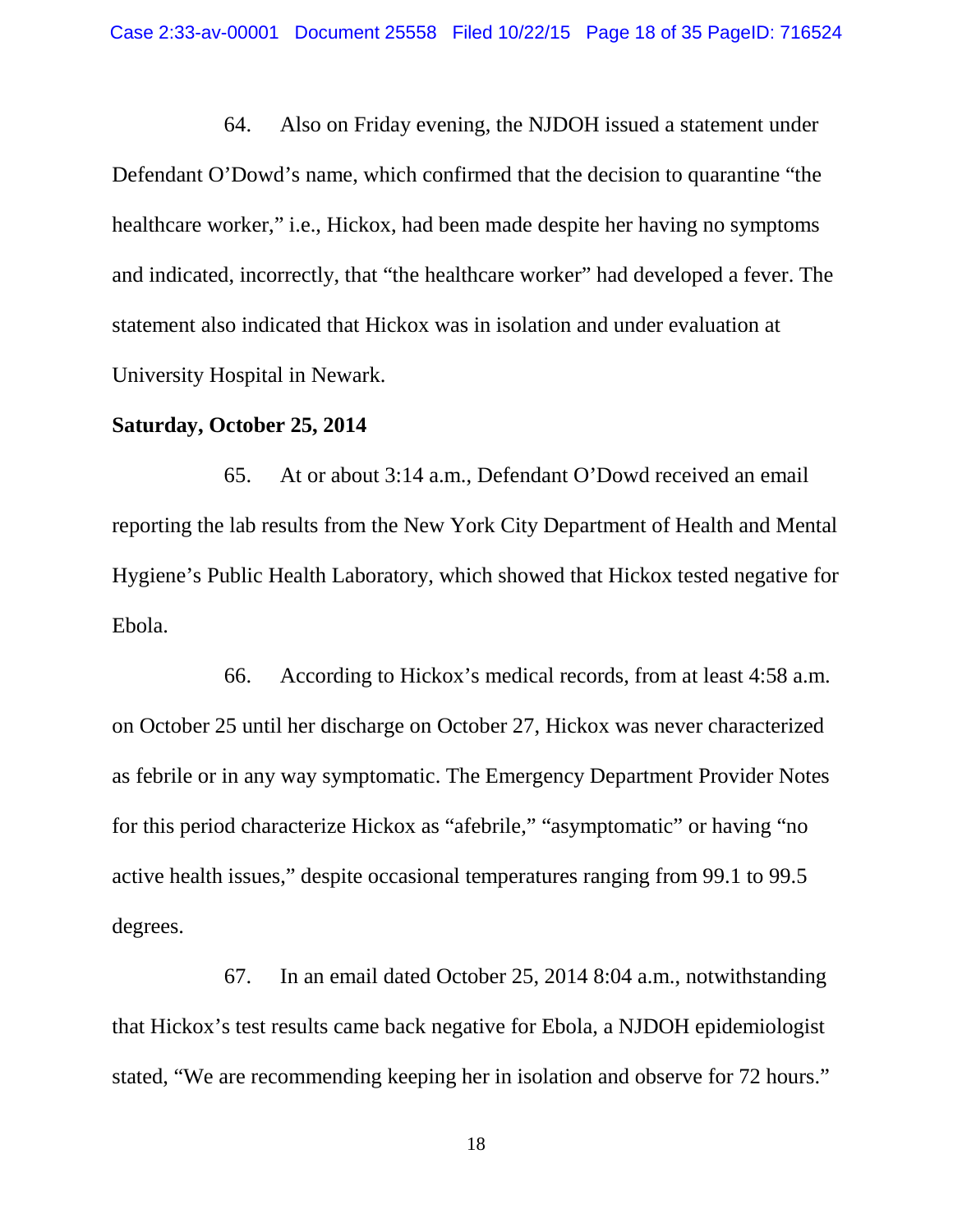Upon information and belief, notwithstanding that Hickox had tested negative for Ebola and had no fever, Defendants O'Dowd and Christie authorized, approved of and/or directed the continued detention of Hickox.

68. That morning Hickox requested to take a shower and was brought water for a sponge bath. When she requested clean clothes to change into, she was given only thin paper scrubs.

69. At or about 12 p.m. The Dallas Morning News published on its website, www.dallasnews.com, an account by Hickox of her experience and treatment at Newark International Airport and at University Hospital. Later that afternoon Defendant Christie described Hickox as "obviously ill." Defendant Christie went on to imply that she was exhibiting symptoms of Ebola, saying, "I'm sorry if in any way she was inconvenienced but inconvenience that could occur from having folks that are symptomatic and ill out amongst the public is a much, much greater concern of mine."

70. At or about 3:14 p.m. NJDOH received the lab results from the CDC in Atlanta, Georgia, which showed that Hickox tested negative for Ebola ("Ebola RT-PCR was negative").

71. Despite this second test confirming that Hickox was negative for Ebola, Hickox continued to be detained, isolated and quarantined.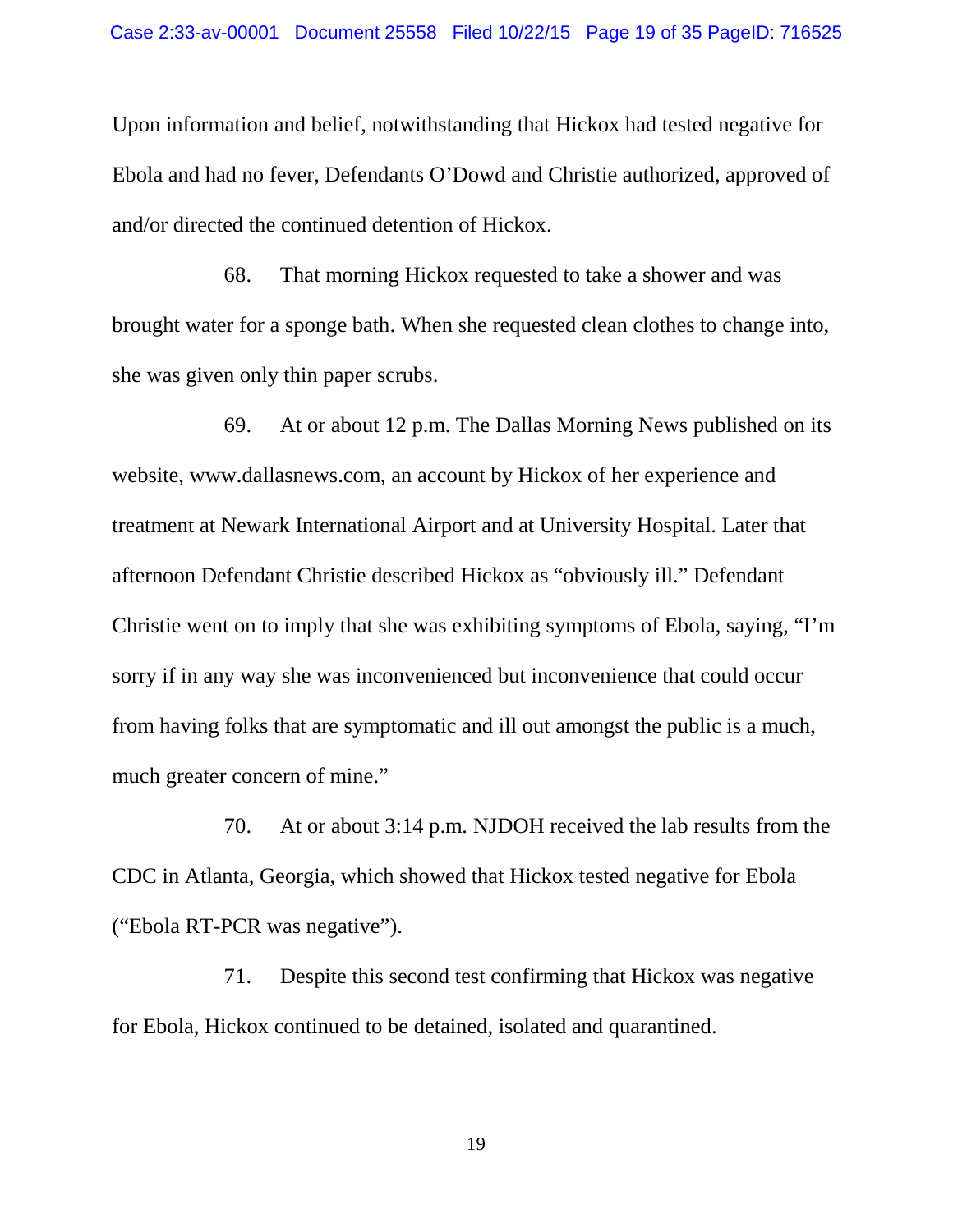72. At or about 4:00 p.m., Hickox found the Administrative Order Declaring Quarantine and Isolation of Kaci Hickox ("the Order"), attached as Exhibit A, lying on top of the portable hand-washing station in the tent. The Order, which violated clearly established law, was signed by Defendant O'Dowd.

73. Upon information and belief, Defendant Christie knew of, authorized, approved, and/or directed the issuance of the Order.

74. Hickox was disturbed by the vagueness of the Order. She was confused and scared by what was happening to her and by the lack of communication from those responsible for holding her under quarantine and isolation.

75. The Order stated that "pursuant to N.J.S.A 26:4-2d and N.J.A.C 8:57-1.11, the Department [of Health] has the power to maintain and enforce proper and sufficient quarantine or isolation, whenever deemed necessary."

76. N.J.S.A 26:4-2d states "In order to prevent the spread of disease affecting humans, the Department of Health, …, shall have the power to: Maintain and enforce proper and sufficient quarantine, wherever deemed necessary," not "whenever deemed necessary." (All emphasis added.)

77. The Order also stated that "pursuant to N.J.S.A 26:4-2e and N.J.A.C 8:57-1.11, the Department has the power to remove any person exposed to or infected with a communicable disease to a suitable place, if in its judgment,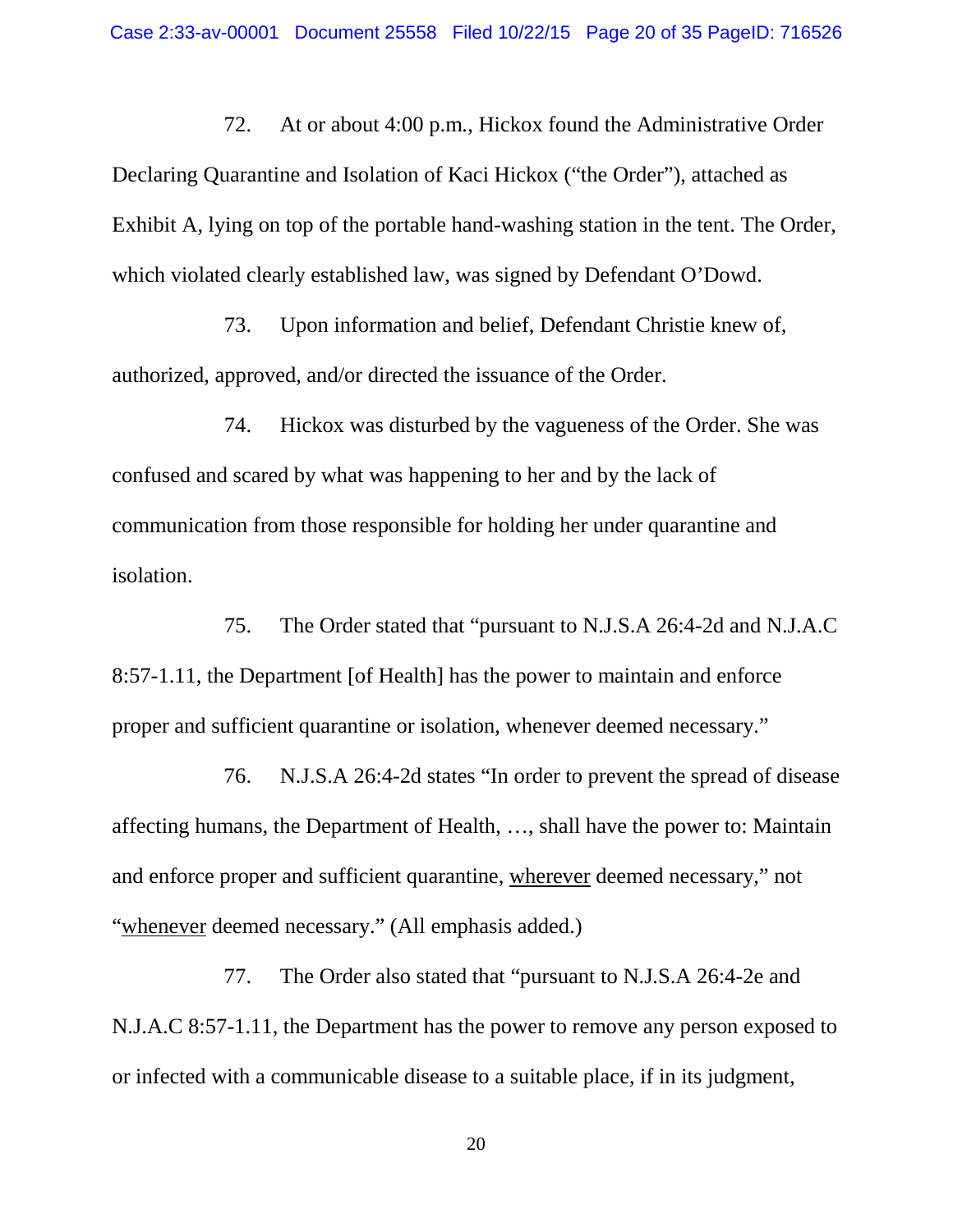removal is necessary and can be accomplished without any undue risk to the person infected."

78. N.J.S.A. 26:4-2e states, "In order to prevent the spread of

disease affecting humans, the Department of Health . . . shall have power to: . . .

[r]emove any person infected with a communicable disease to a suitable place …"

Section 26:4-2e does not authorize removal of persons merely exposed to or at risk

of exposure to a communicable disease.

79. N.J.A.C. 8:57-1.11 states, in relevant part:

(a) A health officer or the Department, upon receiving a report of a communicable disease, shall, by written order, establish such isolation or quarantine measures as medically and epidemiologically necessary to prevent or control the spread of the disease.

1. If, in the medical and epidemiologic judgment of the health officer or the Department, it is necessary to hospitalize the ill person in order to provide adequate isolation, a health officer or the Department shall promptly remove, or cause to be removed, that person to a hospital.

…

(c) The Department . . . may, by written order, isolate or quarantine any person who has been exposed to a communicable disease as medically or epidemiologically necessary to prevent the spread of the disease, providing such period of restriction shall not exceed the period of incubation of the disease. (All emphasis added.)

80. N.J.A.C. 8:57-1.11 authorizes quarantine or isolation only of

persons who are infected or have actually been exposed to a communicable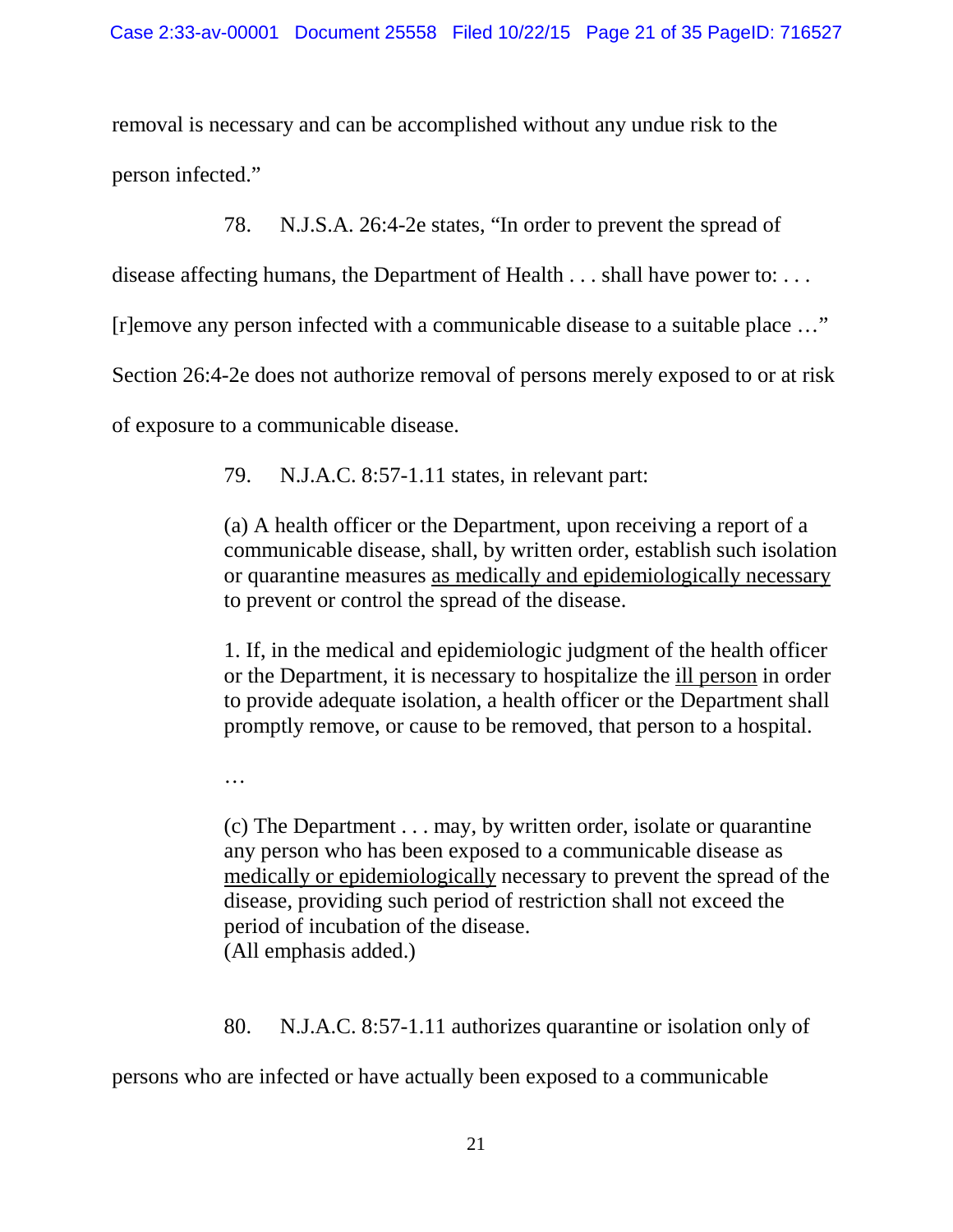disease. N.J.A.C. 8:57-1.11 does not authorize quarantine of persons who are

merely at risk of exposure, regardless of the level of that risk.

81. The Order states, *inter alia*:

1. The traveler shall be maintained in isolation or quarantine until it is determined that she does not present a danger to the public health. Unless and until medical testing is able to show that she does not have Ebola, and unless and until appropriate medical professionals are able to determine that she does not present an immediate danger to the public health, she shall remain in isolation at University Hospital.

2. After such time the traveler shall remain in quarantine in such form and at such location as I [Mary E. O'Dowd, Commissioner, New Jersey Department of Health] deem appropriate. . . . Less restrictive alternatives would not be sufficient to guard against the spread of the disease.

. . .

5. The quarantine or isolation of any person shall be terminated by the Commissioner when the person no longer poses a threat of transmitting Ebola to others.

6. This order shall remain in force until modified or terminated by the Commissioner, or as set forth herein.

82. The Order does not state that Hickox was actually exposed to

Ebola, only that she was "at a high risk of having been exposed," an assessment

which did not comport with CDC Interim Guidance classifying healthcare workers

who wore PPE as "at some risk" of exposure. (*See infra*.)

83. Paragraph five of the Order did not state meaningful conditions

for Hickox's release. Paragraph five was effectively a nullity because Hickox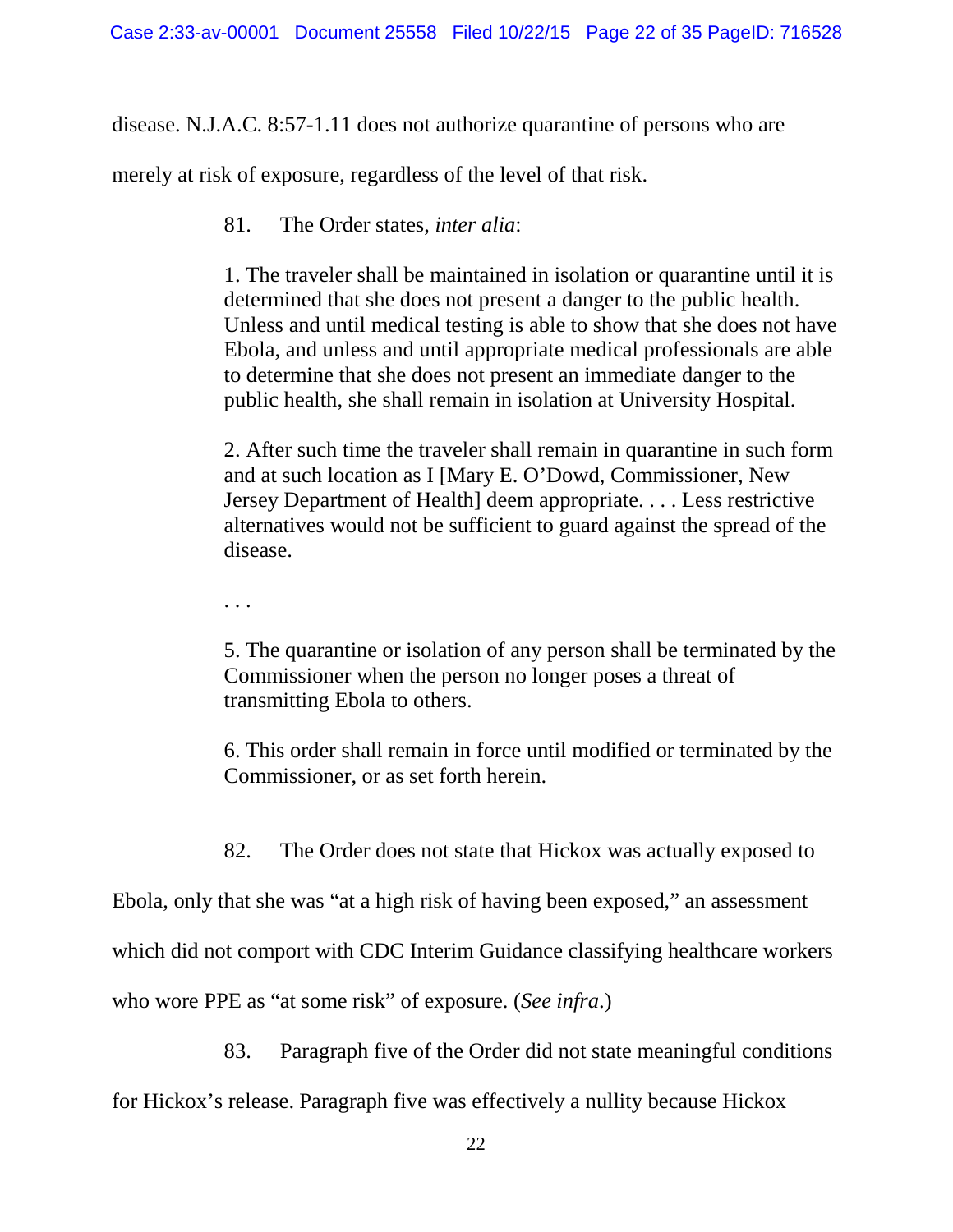never posed a threat of transmitting Ebola. At a minimum, by the time Hickox received the Order, Hickox—who had tested negative for Ebola and had no fever—should already have been removed from isolation and quarantine. There was no medical or epidemiological reason for her isolation and she posed no threat for the transmission of Ebola.

84. Regarding Hickox's right to contest the order, the order stated

only:

7. Any person or persons subject to this Order may seek relief from the Commissioner from the provisions of the Order by making a written application within 10 days to Office of Legal and Regulatory Compliance, New Jersey Department of Health, P.O. Box 360, Trenton, New Jersey 08625-0360 or OLRC@doh.state.nj.us. A person may obtain additional information by calling (609) 984-2177.

8. Unless stayed by order of the Commissioner, the written order for quarantine and isolation shall remain in force and effect until the proceeding commenced under paragraph 7 is finally determined and disposed of on its merits.

85. The Order did not mention the possibility of judicial review of

the Order, the nature of the proceeding, or Hickox's rights under any such

proceeding, including the right to counsel.

86. Moreover, the conditions of Hickox's confinement made it

impossible for her to seek the relief described in paragraph seven of the Order

because she did not have access to the materials necessary for a written application

for relief, such as paper and writing utensils.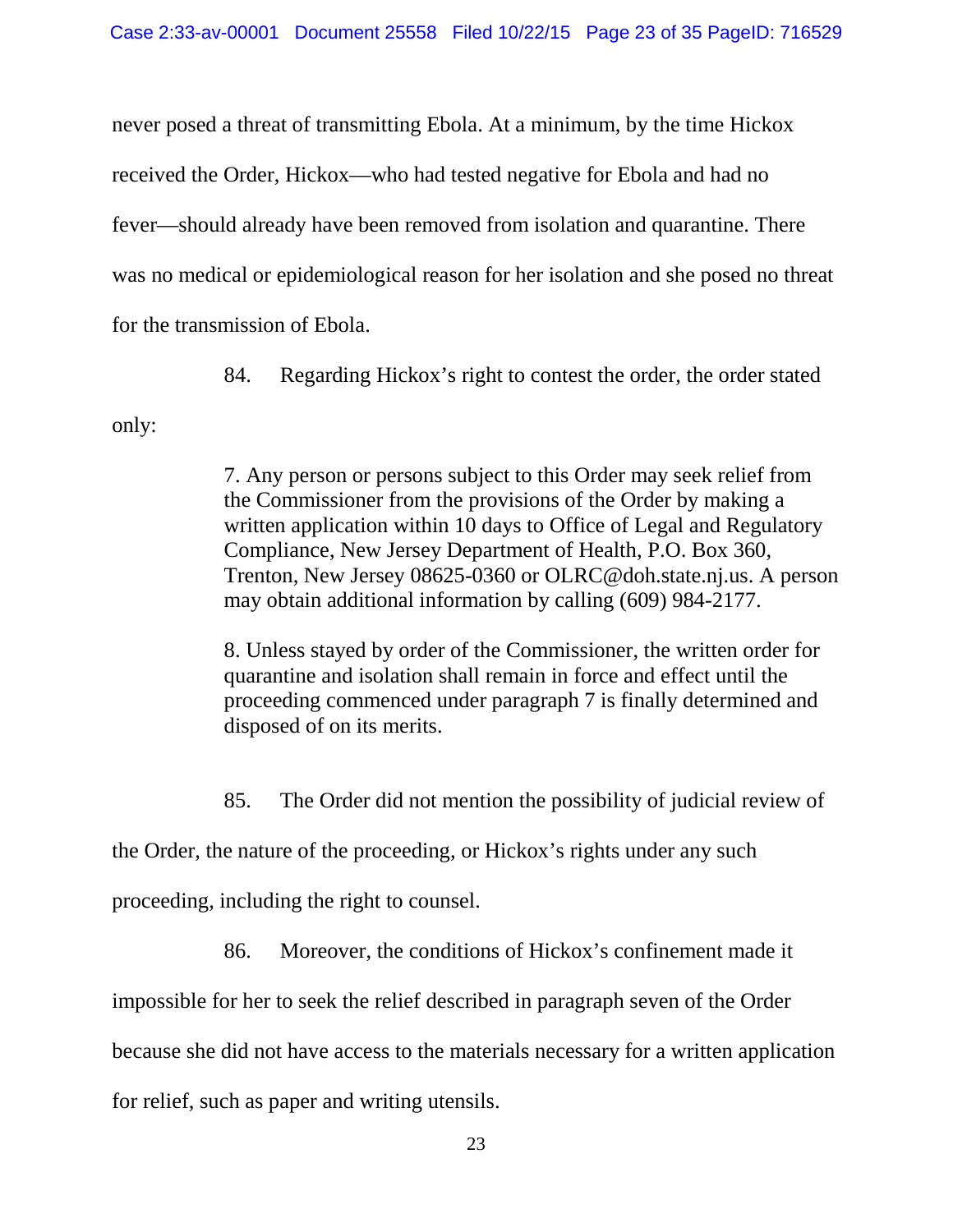87. At or about 6:00 p.m., Hickox received a call from Defendant Rinn. Hickox asked him to tell her what the plan was for her and to tell her what valid medical protocol justified her detention and isolation in quarantine. He did not have an answer for her and told her he would get back to her**.** Hickox did not hear from him for 24 hours, and even then he still did not have an answer for her**.**

88. At or about 6:55 p.m. Hickox's mother called her. Hickox's mother was afraid that Hickox might be sick because Defendant Christie had recently said in an interview that Hickox was "obviously ill."

89. That evening, Hickox spoke with a doctor and asked what would happen to her given that she had tested negative for Ebola and remained asymptomatic. The doctor did not answer Hickox's question, alluding to the fact that it was not his decision.

90. No one could or would tell Hickox why she was being held even after her blood sample twice tested negative for Ebola, causing Hickox further anxiety and distress.

91. Also that evening, an employee from MSF-USA brought Hickox warm clothes. The MSF employee was not allowed to enter the area where the tent was so that she could see and visit with Hickox, even though hospital staff entered the area and spoke to Hickox through the window without wearing any protective attire or equipment. Hickox felt frustrated, isolated, alone, and forgotten.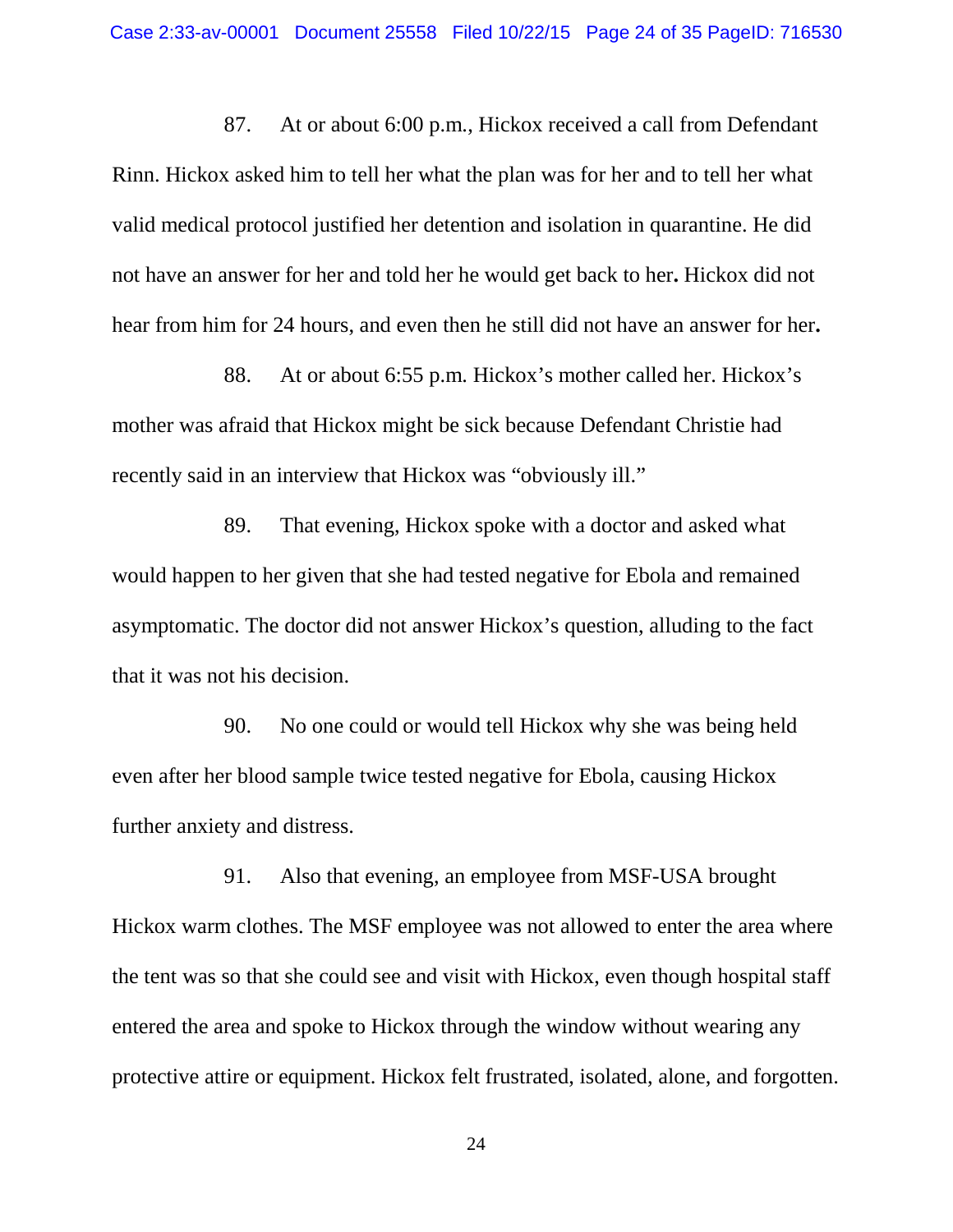### **Sunday, October 26, 2014**

92. Hickox remained asymptomatic on Sunday, October 26 but she continued to be held in the isolation tent.

93. At or about 7:30 a.m. Hickox asked to speak to the person who was in charge of her detention so that she could ask to see her lawyer, Norman Siegel. The hospital employee in charge told Hickox that the no visitor policy was the Department of Health's decision, not the hospital's decision. Hickox explained that she wanted to see her lawyer and gave the hospital employee Siegel's telephone number.

94. Finally, at or about 6:00 p.m., Hickox received another call from Rinn. Rinn said he wanted to discuss what would happen next, but still would not explain why Hickox continued to be detained when she had tested negative for Ebola and was completely asymptomatic. Hickox was distressed and felt like she was being manipulated. She told Rinn to contact her lawyer about next steps.

95. At or about 5:00 p.m., Hickox's lawyers, Norman Siegel and Steven Hyman, were allowed into the area outside Hickox's tent. They met and spoke with Hickox through the window in the tent.

## **Monday, October 27, 2014**

96. On Monday morning, no one from the hospital or the Department of Health told Hickox what would happen next. Rather, at or about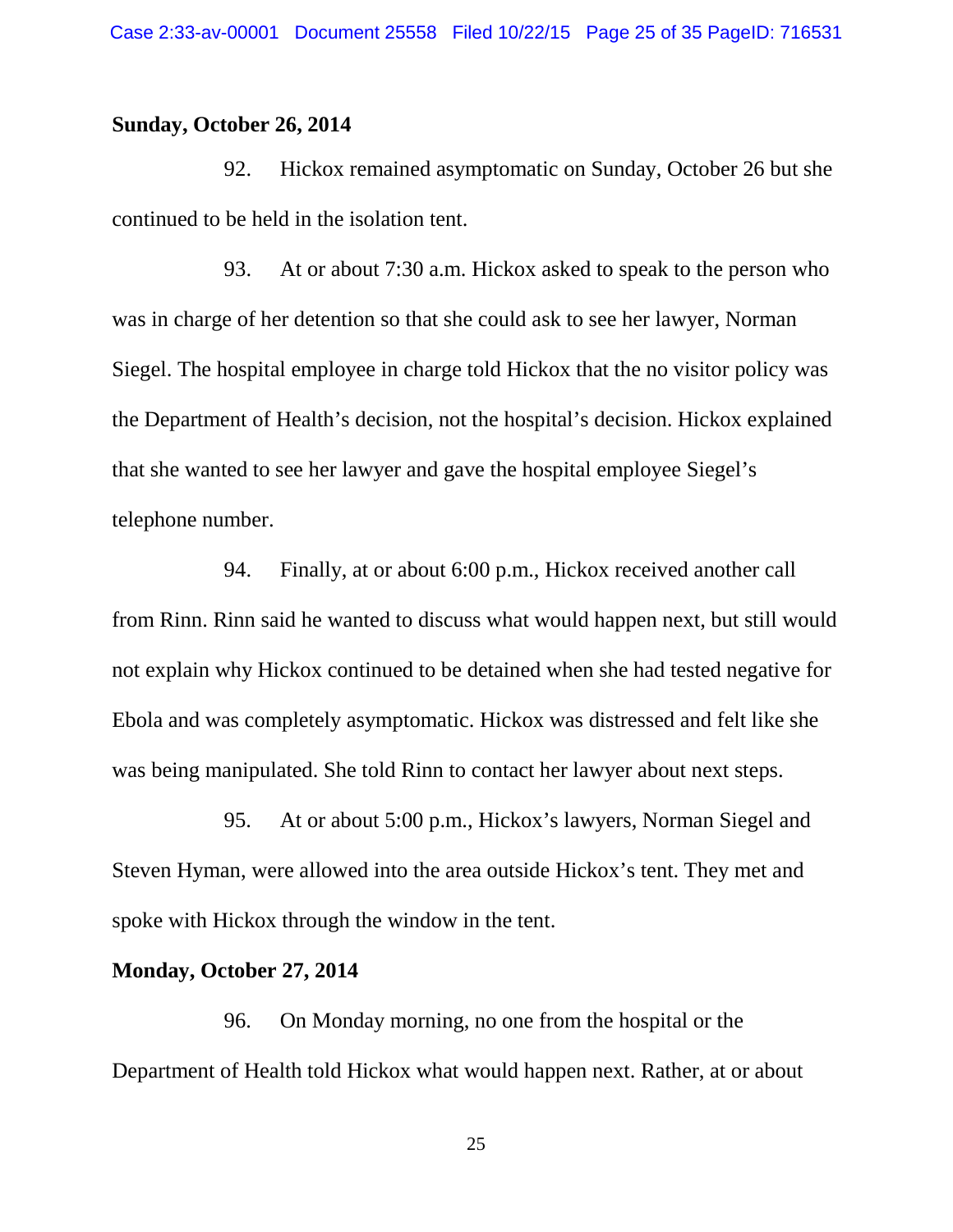9:30 a.m., Hickox received a text from her partner informing her that the media was reporting that Defendant Christie said Hickox would be released from isolation if the CDC gave its approval.

97. At or about 11:00 a.m., hospital staff entered the isolation tent without protective gear and shook Hickox's hand. The hospital staff told Hickox that she would be released but they had no additional information.

98. At or about 1:30 p.m., Hickox was released from the hospital but was not released from custody and continued to be detained as she was driven to Maine in the company of three New Jersey Emergency Medical Technicians.

99. Upon information and belief, the treatment Hickox received in New Jersey and the communications between New Jersey and Maine officials affected the treatment Hickox received upon her return to Maine.

# **CDC Interim Guidance for Monitoring and Movement of Persons with Potential Ebola Virus Exposure ("CDC Interim Guidance")**

100. According to the CDC Interim Guidance, as updated October 29, 2014, persons in countries with widespread transmission who have "direct contact while using appropriate PPE with a person with Ebola while the person was symptomatic" are classified as being at "some risk" of Ebola Exposure, not "high risk." Hickox falls into the "some risk" category.

101. For asymptomatic persons classified in the "some risk" category, such as Hickox, the CDC recommends: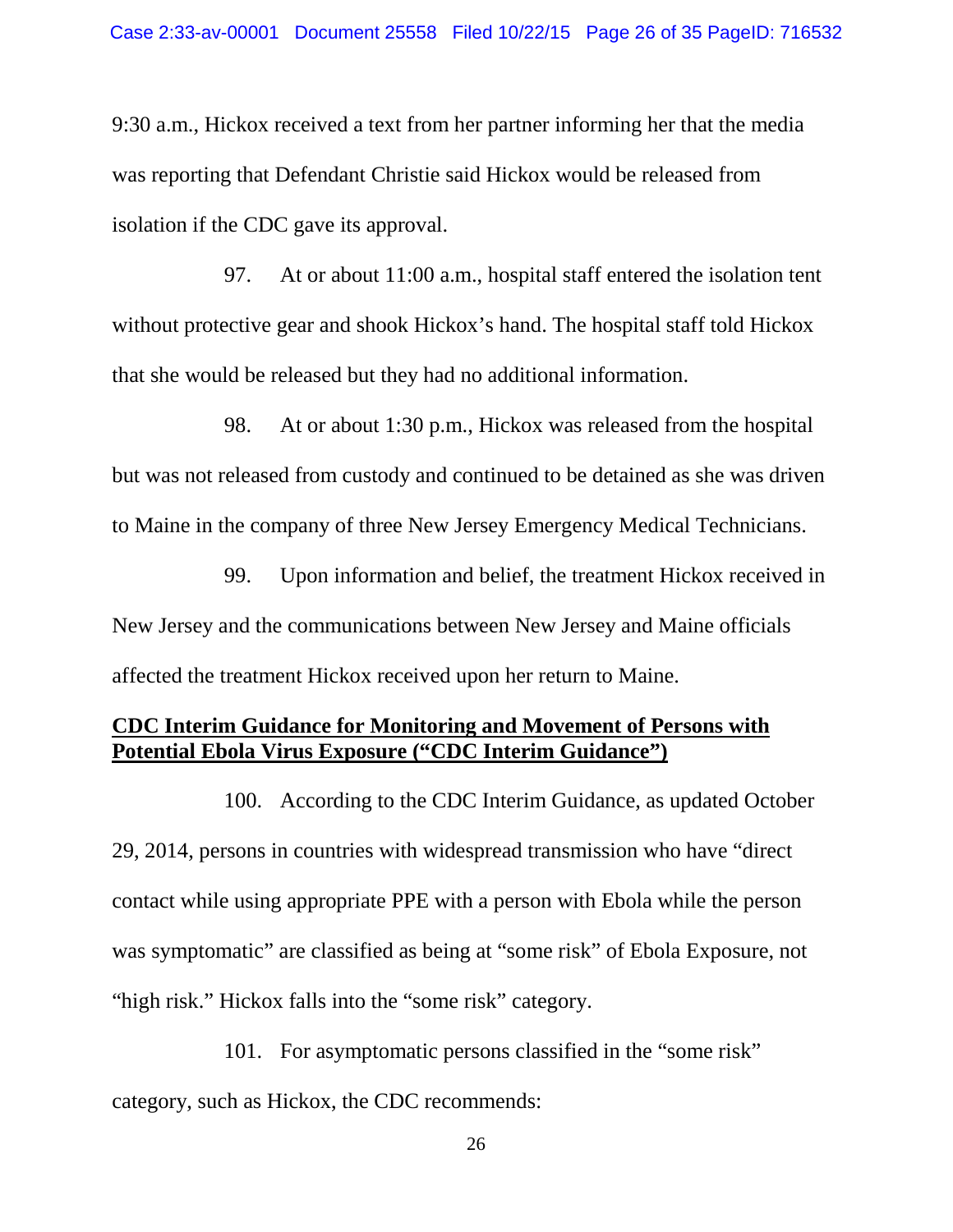direct active monitoring until 21 days after the last potential exposure. Public health authorities may consider additional restrictions based on a specific assessment of the individual's situation. Factors to consider include the following: intensity of exposure (e.g., daily direct patient care versus intermittent visits to an Ebola treatment unit); point of time in the incubation period (risk falls substantially after 2 weeks); complete absence of symptoms; compliance with direct active monitoring; the individual's ability to immediately recognize and report symptom onset, self-isolate, and seek medical care; and the probability that the proposed activity would result in exposure to others prior to effective isolation.

The "additional restrictions" that public authorities might consider do not include detention, quarantine or isolation.

102. At all times Hickox was willing to cooperate with and

supported compliance with the CDC Interim Guidance.

103. Defendants' conduct caused Hickox to be deprived of her

liberty and to sustain suffering, and injury and psychological and emotional trauma. Their actions constituted outrageous and reckless conduct, and demonstrated a callous indifference to and willful disregard of Plaintiff's federal and statutory rights.

104. In taking the actions described above, the Defendants were acting under color of state law as aforesaid.

105. On December 30, 2014 a notice of claim was mailed and on January 5, 2015, the notice of claim was received by the Tort and Recovery Unit of the Bureau of Risk Management at the New Jersey Department of the Treasury. At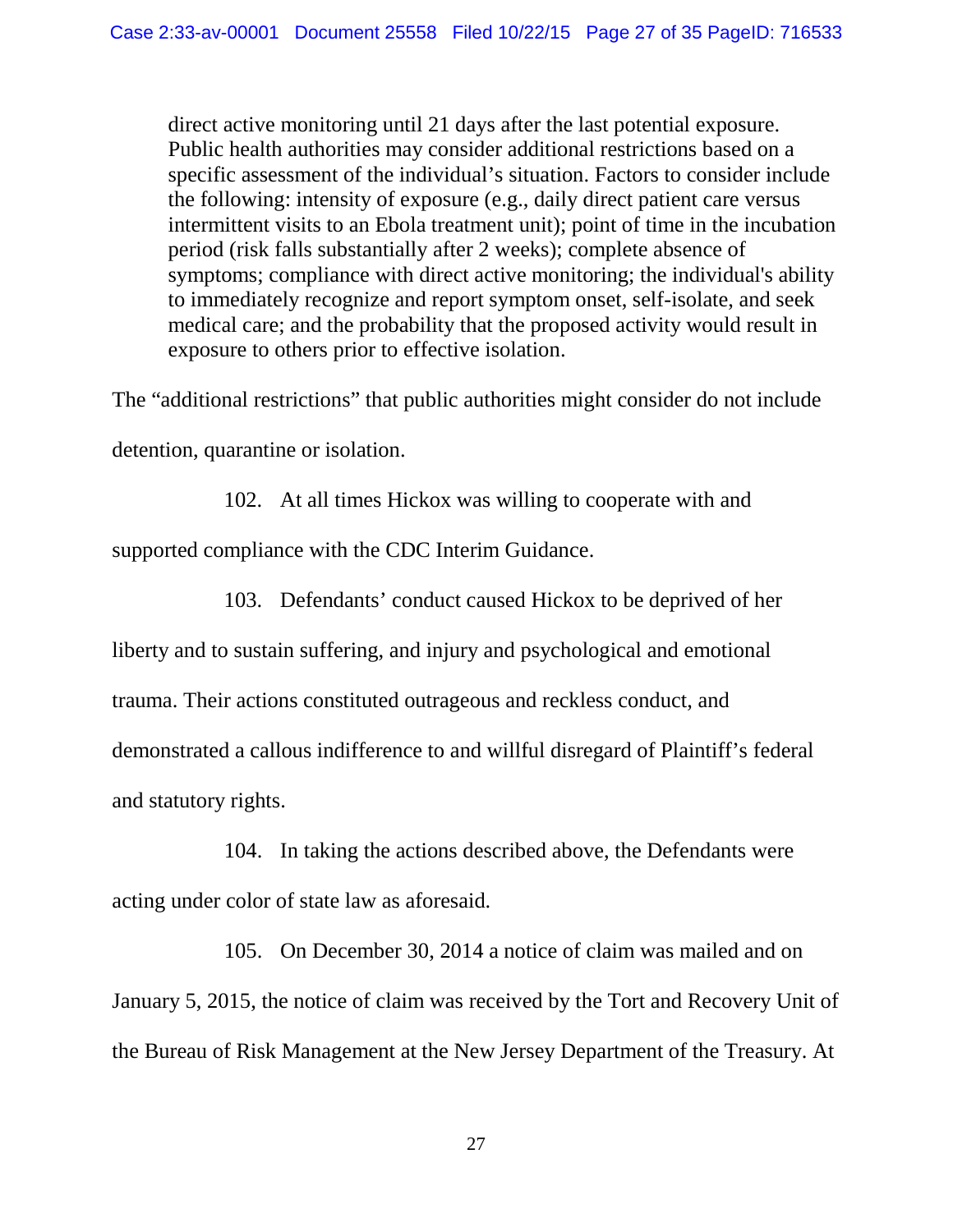least six (6) months have elapsed since the service of such notice, and adjustment and/or payment has been neglected and/or refused.

# FIRST CLAIM FOR RELIEF

# (VIOLATION OF THE FOURTH AMENDMENT AND FOURTEENTH AMENDMENT TO THE CONSTITUTION OF THE UNITED STATES)

106. Plaintiff repeats and realleges each and every allegation set forth above.

107. Defendants, acting under color of state law, unreasonably

caused Plaintiff to be confined under quarantine without legal basis in violation of

Plaintiff's right to be free of an unreasonable seizure under the Fourth Amendment

to the Constitution of the United States, and to be free of a deprivation of liberty

under the Fourteenth Amendment to the Constitution of the United States.

108. Plaintiff suffered injury and damages as a result of Defendants'

conduct.

# SECOND CLAIM FOR RELIEF

# (VIOLATION OF SUBSTANTIVE DUE PROCESS UNDER THE DUE PROCESS CLAUSE OF THE FOURTEENTH AMENDMENT TO THE CONSTITUTION OF THE UNITED STATES)

109. Plaintiff repeats and realleges each and every allegation set forth above.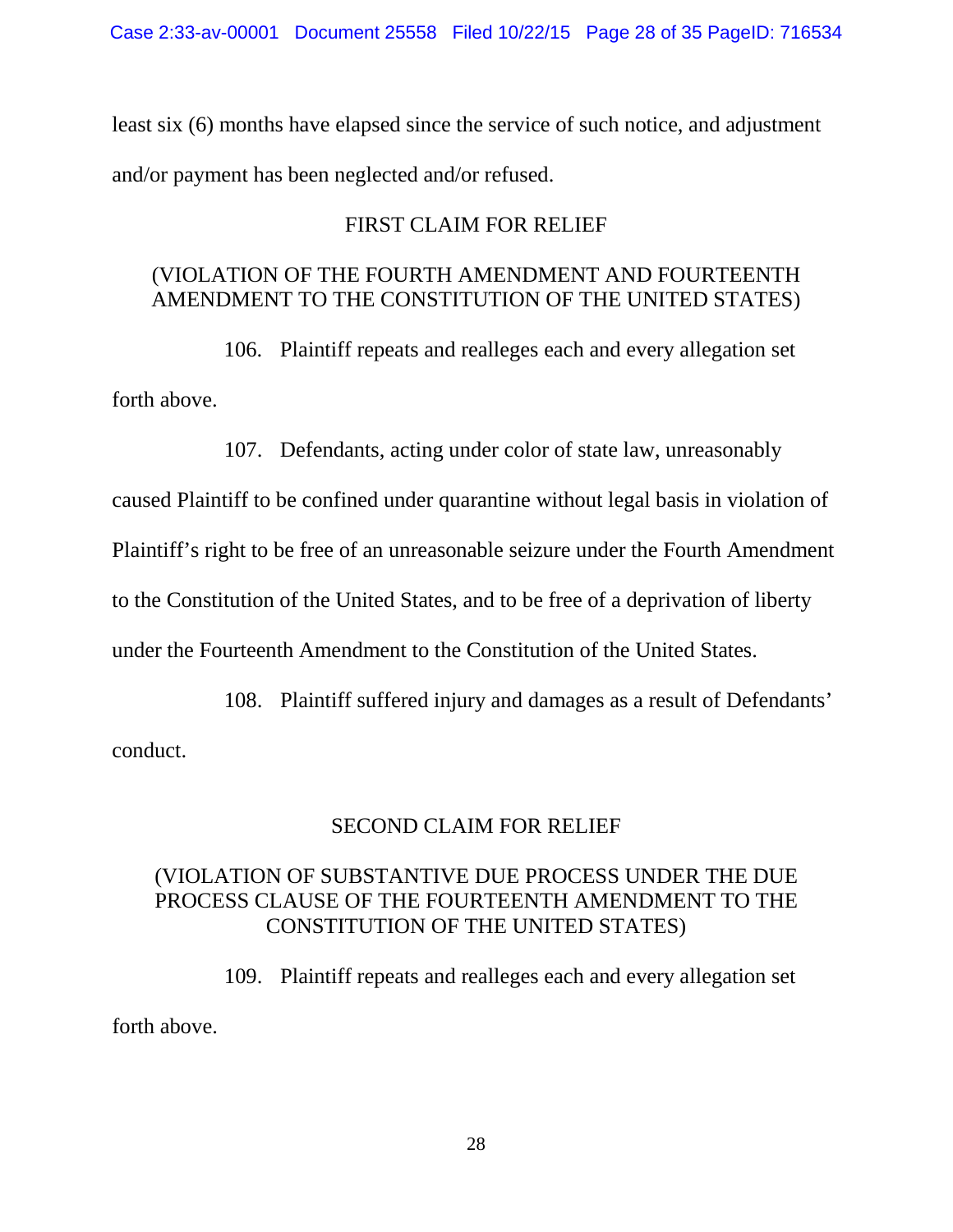110. Plaintiff has a liberty interest in being free from restraint such as detention, isolation and/or quarantine.

111. Defendants, acting under of color of state law, unreasonably and unlawfully deprived Plaintiff of this liberty by detaining, isolating and quarantining her without medical or epidemiological justification, pursuant to, *inter alia*, New Jersey's statewide Ebola Preparedness Plan, the Additional Screening Protocols for Ebola at Newark Airport, and the Administrative Order Declaring Quarantine and Isolation of Kaci Hickox.

112. Defendants violated Plaintiff's clearly established substantive due process rights by, inter alia, (i) detaining, isolating, and quarantining her without an adequate individualized assessment of the risk, if any, that Hickox in particular posed to the public health; (ii) not using the least restrictive means available to protect the public health; (iii) subjecting Plaintiff to confinement the nature and duration of which did not bear a reasonable relation to the purpose for which Plaintiff was confined; and (iv) quarantining Plaintiff under a quarantine order that was not authorized by N.J.S.A 26:4-2d, N.J.S.A. 26:4-2e, or N.J.A.C. 8:57-1.11, which do not authorize quarantine of persons who are merely at risk of exposure, and not actually exposed to a communicable disease.

113. Plaintiff suffered injury and damages as a result of Defendants' conduct.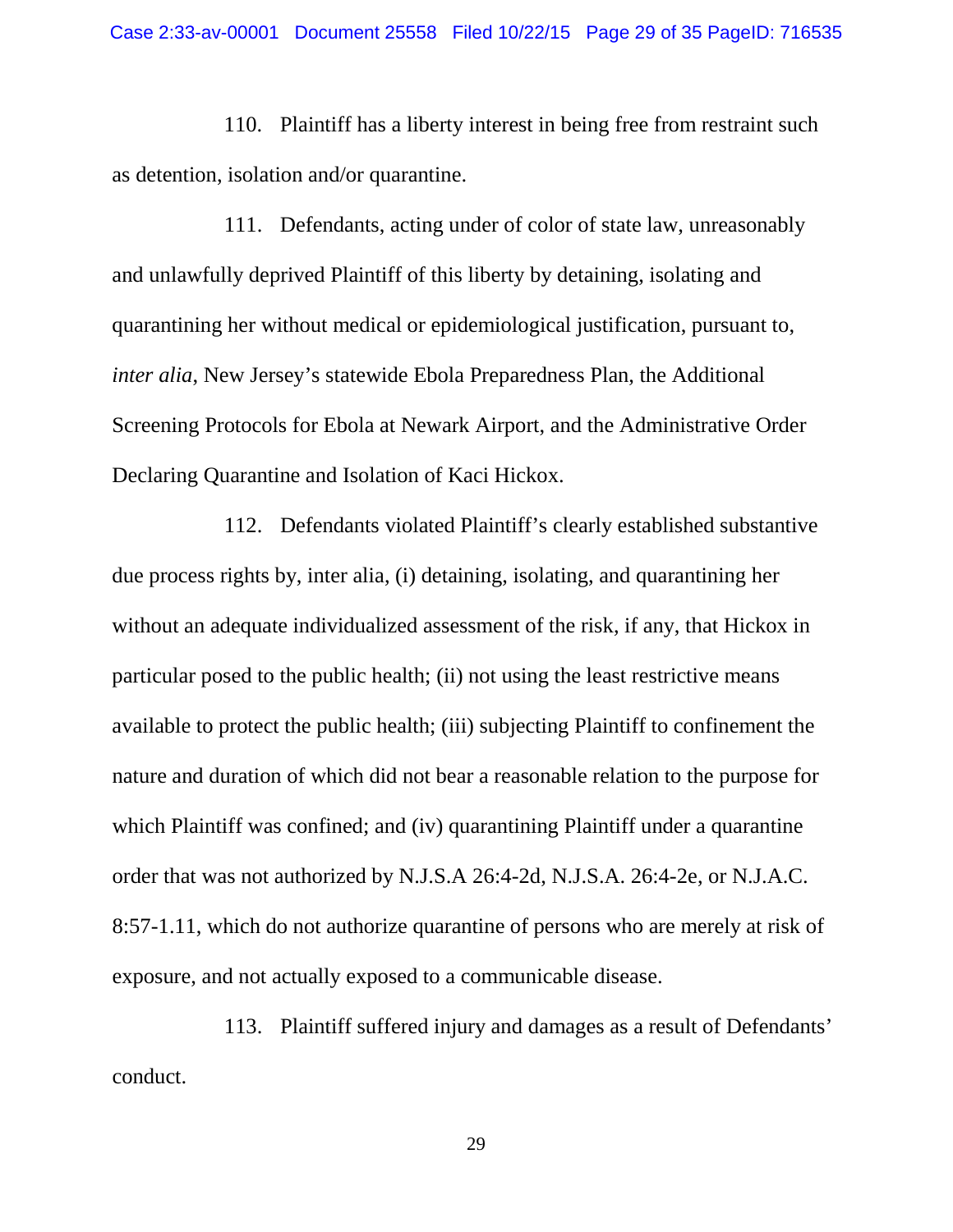#### THIRD CLAIM FOR RELIEF

## (VIOLATION OF PROCEDURAL DUE PROCESS UNDER THE DUE PROCESS CLAUSE OF THE FOURTEENTH AMENDMENT TO THE CONSTITUTION OF THE UNITED STATES)

114. Plaintiff repeats and realleges each and every allegation set forth above.

115. Defendants' detention, isolation and quarantine of Plaintiff pursuant to New Jersey's statewide Ebola Preparedness Plan, the Additional Screening Protocols for Ebola at Newark Airport, and the Administrative Order Declaring Quarantine and Isolation of Kaci Hickox violated Plaintiff's right to procedural due process under the Fourteenth Amendment to the Constitution of the United States by failing to provide for a prompt hearing for judicial review of Plaintiff's isolation and/or quarantine where Plaintiff could be represented by counsel and could present opposing evidence and argument and could cross examine witnesses.

116. In detaining, isolating and quarantining Plaintiff, Defendants were acting under color of state law.

117. Plaintiff suffered injury and damages as a result of Defendants' conduct.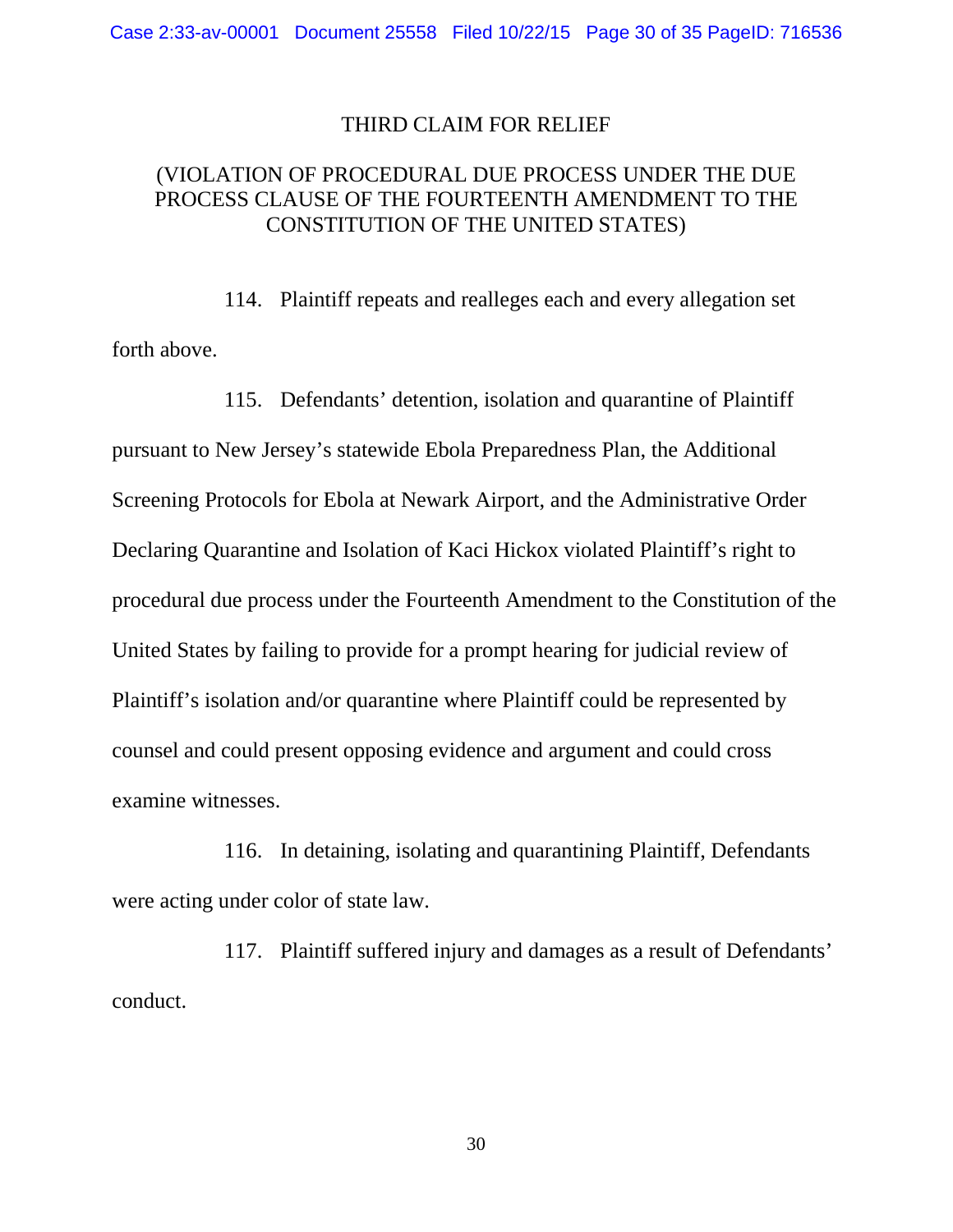### FOURTH CLAIM FOR RELIEF

### (FALSE IMPRISONMENT)

118. Plaintiff repeats and realleges each and every allegation set forth above.

119. Defendants unlawfully detained and confined Plaintiff by authorizing, directing, approving and/or implementing the unlawful and unreasonable detention, isolation and/or quarantine of Plaintiff at Newark International Airport and at University Hospital. In so doing, Defendants substantially interfered with Plaintiff's liberty.

120. Defendants intended to confine and did confine Plaintiff. Plaintiff did not consent to the confinement and the confinement was not otherwise privileged.

121. Defendants lacked proper legal authority or legal justification to detain, isolate and/or quarantine Plaintiff because they were acting pursuant New Jersey's statewide Ebola Preparedness Plan, the Additional Screening Protocols for Ebola at Newark Airport, and the Administrative Order Declaring Quarantine and Isolation of Kaci Hickox, which are unconstitutional as applied to Plaintiff in this case.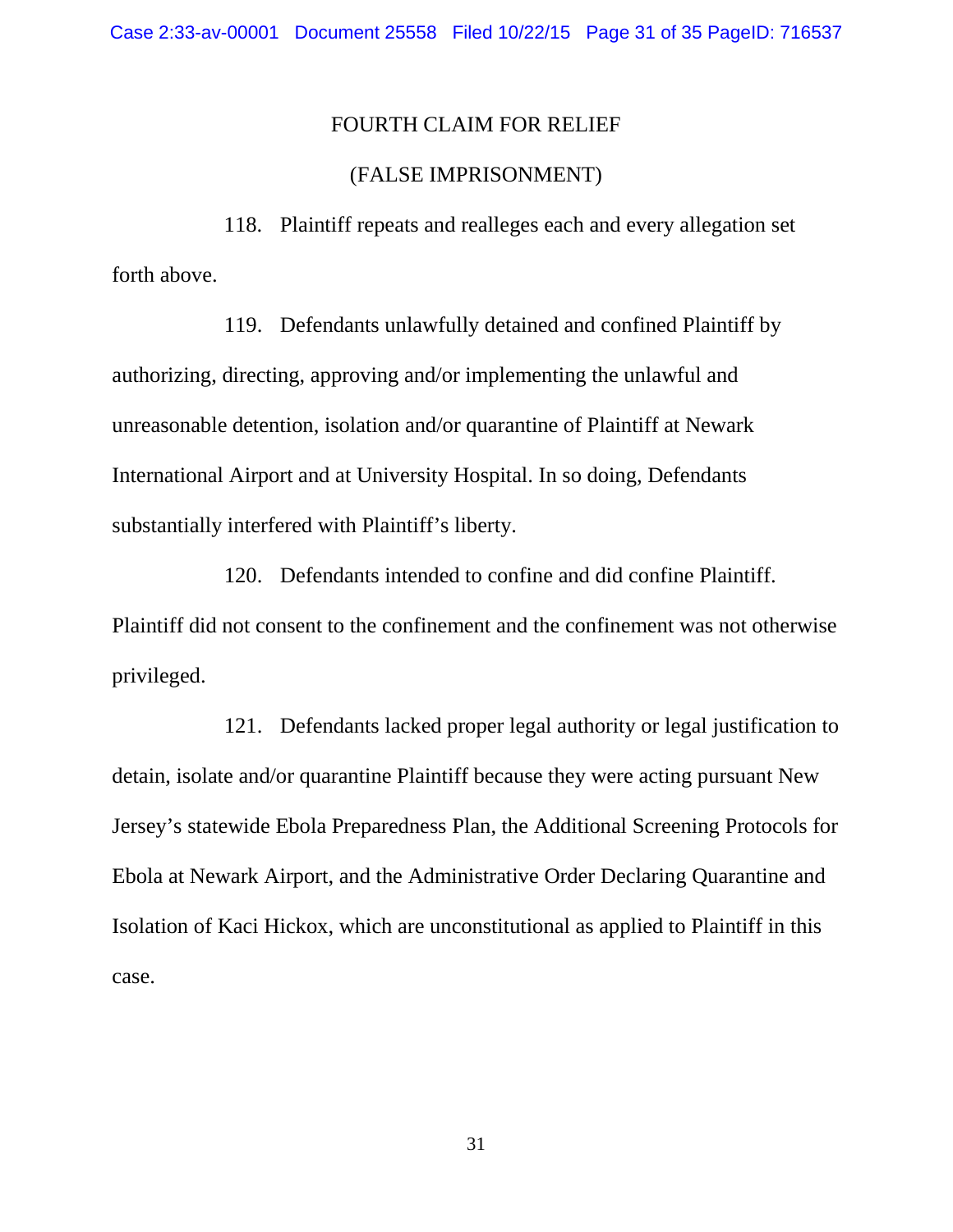122. Defendants authorized, directed, and/or acquiesced to words and/or conduct that created a reasonable apprehension of force in Plaintiff and the means of coercion was at hand.

123. Plaintiff suffered injury and damages as a result of Defendants' conduct.

124. Pursuant to 28 U.S.C. § 1367, this Court has pendant or supplemental jurisdiction to hear and adjudicate such claims.

### FIFTH CLAIM FOR RELIEF

### (INVASION OF PRIVACY—FALSE LIGHT)

125. Plaintiff repeats and realleges each and every allegation set forth above.

126. On October 25, 2014 Defendant Christie made a public statement falsely indicating that Plaintiff was obviously ill and implying that she was symptomatic for Ebola, despite medical evidence to the contrary.

127. Defendant Christie's statement was untrue at the time it was publicized.

128. Falsely indicating that a person is sick with or symptomatic for a highly contagious and deadly disease would be highly offensive to a reasonable person.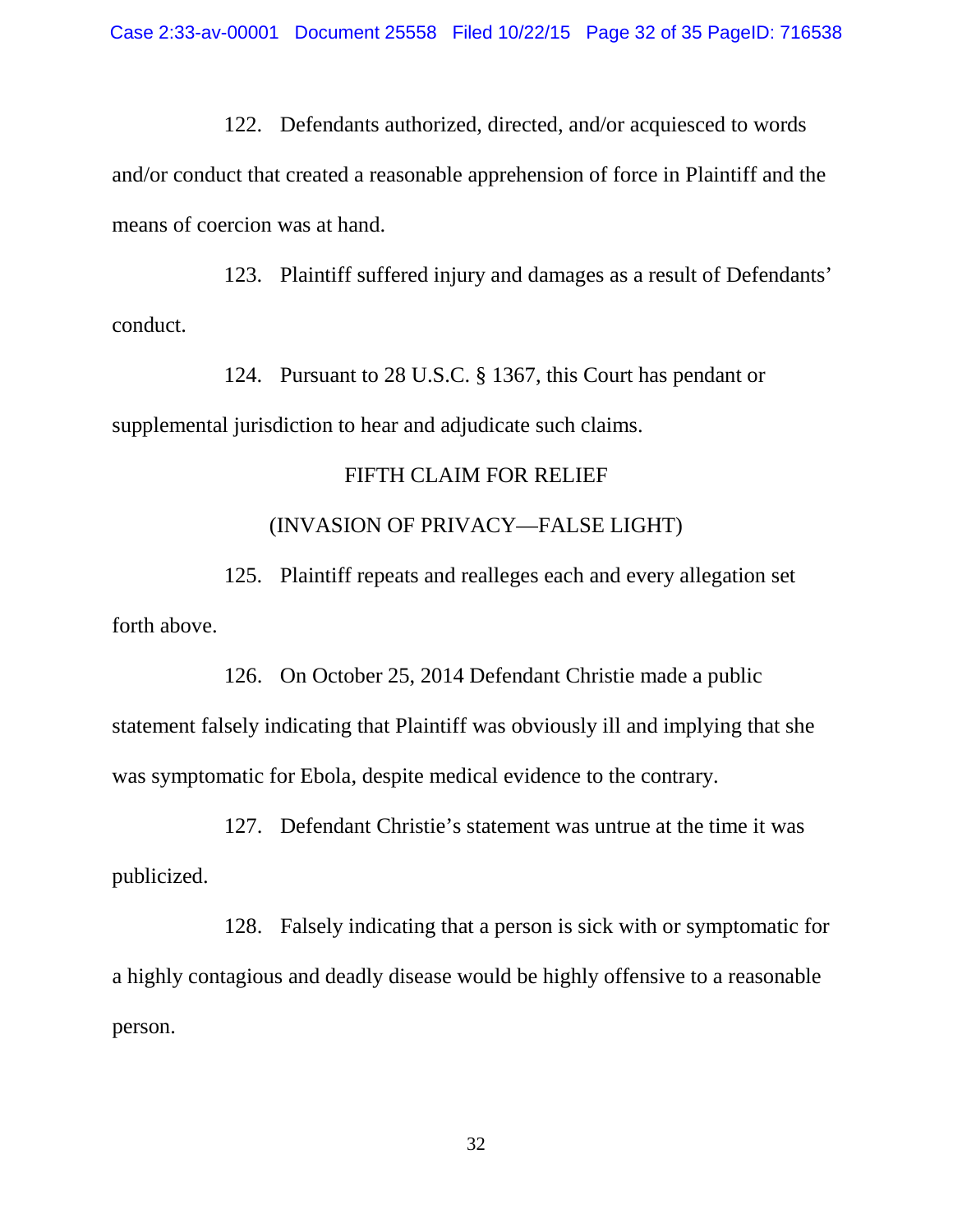129. When this statement was made, Defendant Christie had

knowledge of and/or acted in reckless disregard as to the falsity of the publicized matter and the false light in which Plaintiff was placed.

130. Plaintiff suffered injury and damages as a result of Defendant Christie's statement.

131. Pursuant to 28 U.S.C. § 1367, this Court has pendant or supplemental jurisdiction to hear and adjudicate such claims.

### DEMAND FOR JURY TRIAL

132. Plaintiff demands trial by jury.

### PRAYER FOR RELIEF

Wherefore, Plaintiff requests the following relief:

A. Compensatory and punitive damages in the amount of at least \$250,000.00 or another amount to be determined at trial.

B. The costs of this action, including reasonable attorney's fees, pursuant to 42 U.S.C. § 1988.

C. Any further and different relief that this Court deems appropriate.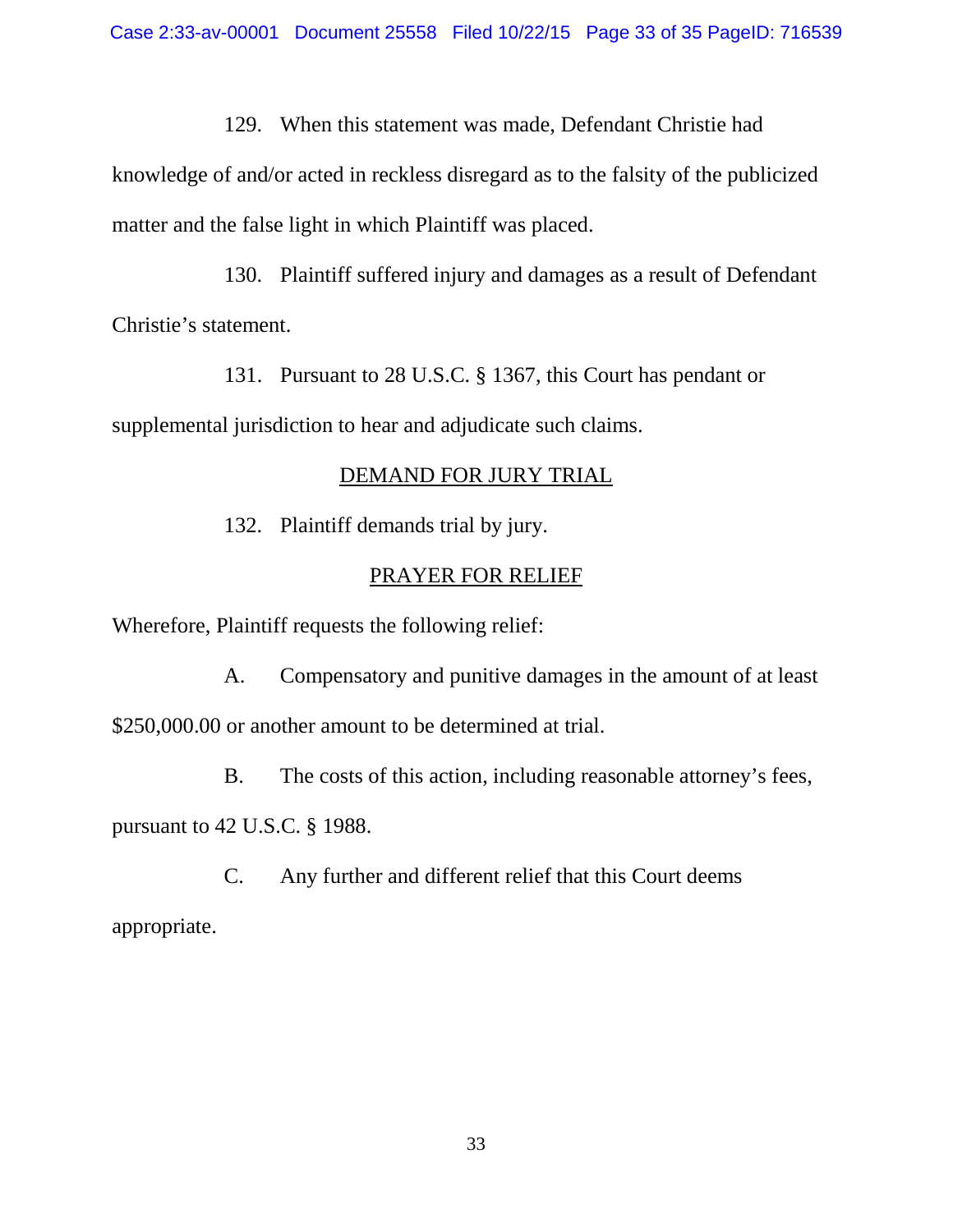Dated: Newark, New Jersey October 22, 2015

> AMERICAN CIVIL LIBERTIES UNION OF NEW JERSEY FOUNDATION By: /s/Edward Barocas\_\_\_\_\_\_\_\_\_\_\_\_ Edward Barocas Jeanne LoCicero Post Office Box 32159 Newark, New Jersey 07102 (973) 642-2086 ext. 1717

MCLAUGHLIN & STERN, LLP Alan Sash 260 Madison Avenue, 18<sup>th</sup> Floor New York, New York 10016 (212) 448-1100

*Attorneys for Plaintiff*

# CERTIFICATION PURSUANT TO LOCAL RULE 11.2

The matter in controversy in *Kaci Hickox v. Christopher James Christie, et al.* is not the subject of any other action pending in any court, or of any pending arbitration or administrative proceeding.

I, Edward Barocas, certify under penalty of perjury that the foregoing is true and correct.

Executed on October 22, 2015.

/s/Edward Barocas\_\_\_\_\_\_\_\_\_ Edward Barocas